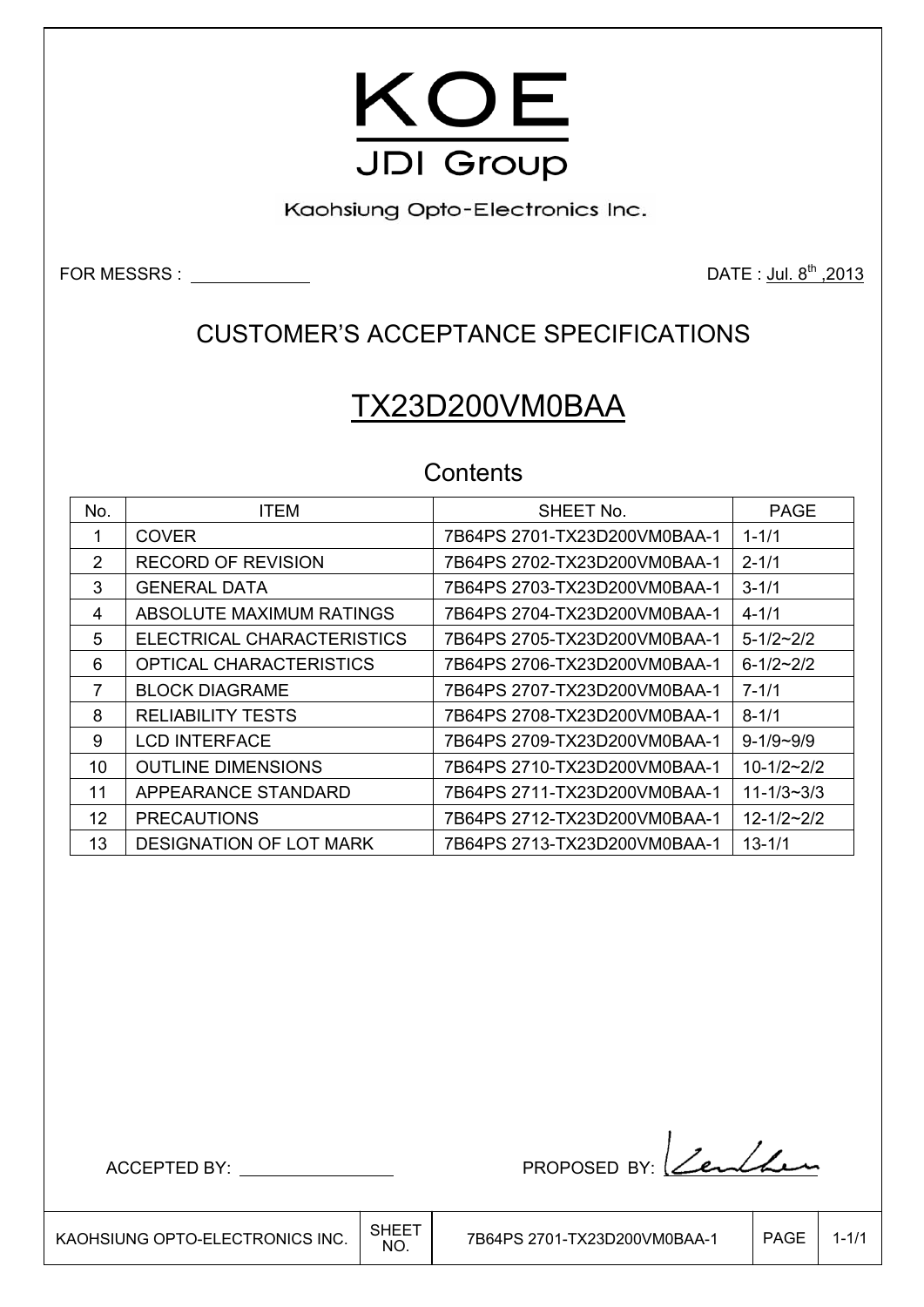| <b>DATE</b> | SHEET No. |  | <b>SUMMARY</b> |  |
|-------------|-----------|--|----------------|--|
|             |           |  |                |  |
|             |           |  |                |  |
|             |           |  |                |  |
|             |           |  |                |  |
|             |           |  |                |  |
|             |           |  |                |  |
|             |           |  |                |  |
|             |           |  |                |  |
|             |           |  |                |  |
|             |           |  |                |  |
|             |           |  |                |  |
|             |           |  |                |  |
|             |           |  |                |  |
|             |           |  |                |  |
|             |           |  |                |  |
|             |           |  |                |  |
|             |           |  |                |  |
|             |           |  |                |  |
|             |           |  |                |  |
|             |           |  |                |  |
|             |           |  |                |  |
|             |           |  |                |  |
|             |           |  |                |  |
|             |           |  |                |  |
|             |           |  |                |  |
|             |           |  |                |  |
|             |           |  |                |  |
|             |           |  |                |  |
|             |           |  |                |  |
|             |           |  |                |  |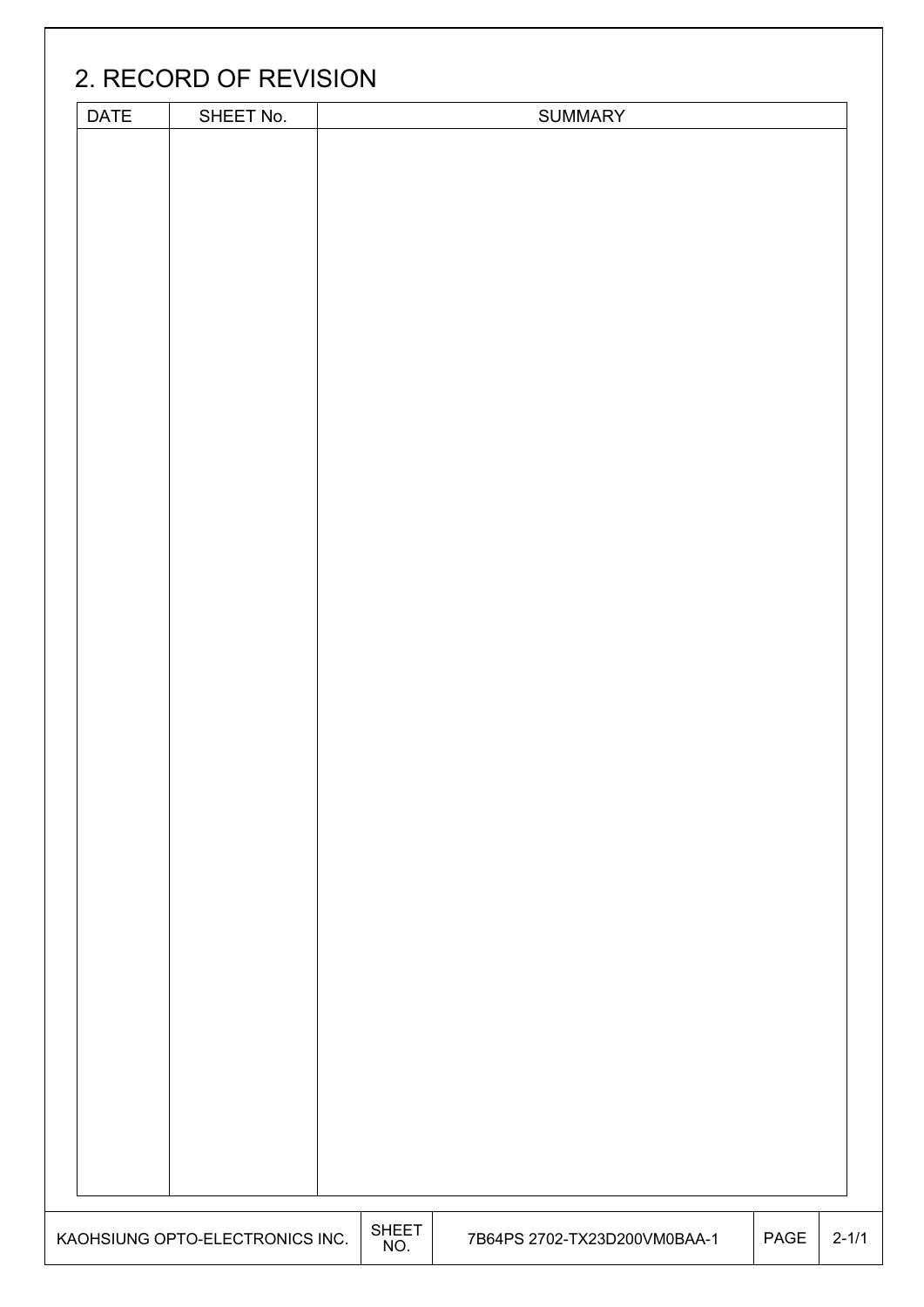## 3. GENERAL DATA

### 3.1 DISPLAY FEATURES

This module is a 9" WVGA of 16:9 format of amorphous silicon TFT. The pixel format is vertical stripe and sub pixels are arranged as R(red), G(green), B(blue) sequentially .This display is RoHS compliant , and COG (chip on glass) technology and LED backlight are applied on this display.

| Part Name                      | TX23D200VM0BAA                                |
|--------------------------------|-----------------------------------------------|
| <b>Module Dimensions</b>       | 218.0(W) mm x 135.0(H) mm x 11.15 (D) mm      |
| <b>LCD Active Area</b>         | 196.8(W) mm x 118.08(H) mm                    |
| <b>Pixel Pitch</b>             | $0.246(W)$ mm x $0.246(H)$ mm                 |
| Resolution                     | 800 x 3(RGB)(W) x 480(H) dots                 |
| <b>Color Pixel Arrangement</b> | R, G, B Vertical stripe                       |
| LCD Type                       | Transmissive Color TFT; Normally Black        |
| Display Type                   | <b>Active Matrix</b>                          |
| Number of Colors               | 16.7M Colors(6-bit + FRC)                     |
| <b>Backlight</b>               | 7 LEDs parallel x 3 serial (21 LEDs in total) |
| Weight                         | 330g (typ.)                                   |
| Interface                      | 1ch-LVDS/Receiver; 20 pins                    |
| Power Supply Voltage           | 3.3V for LCD; 12V for Backlight               |
| Power Consumption              | 1.4 W for LCD; 7.0W for backlight             |
| <b>Viewing Direction</b>       | Super Wide Version (In Plane Switching)       |

 $\overline{\phantom{a}}$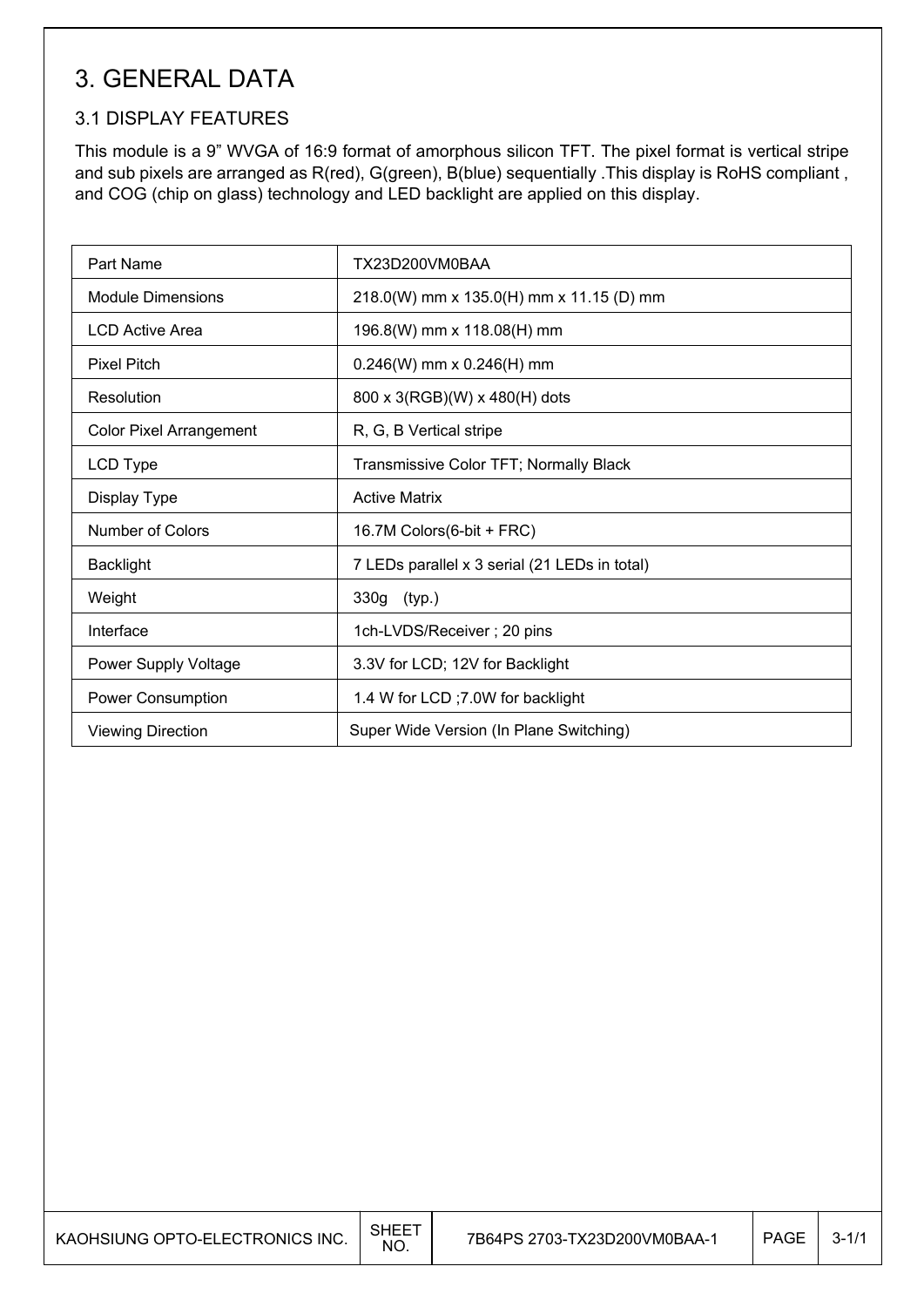## 4. ABSOLUTE MAXIMUM RATINGS

 $\overline{\phantom{a}}$ 

| Item                           | Symbol          | Min.                         | Max.          | Unit         | Remarks                  |
|--------------------------------|-----------------|------------------------------|---------------|--------------|--------------------------|
| <b>Supply Voltage</b>          | V <sub>DD</sub> | $-0.3$                       | 4.0           |              | $\overline{\phantom{0}}$ |
| Input Voltage of Logic         |                 | $-0.3$                       | $V_{DD}$ +0.3 |              | Note 1                   |
| <b>Operating Temperature</b>   | l op            | $-30$                        | 80            | $\degree$ C  | Note 2                   |
| Storage Temperature            | l st            | -40                          | 90            | $^{\circ}$ C | Note 2                   |
| <b>Backlight Input Voltage</b> | $V_{LED}$       | $\qquad \qquad \blacksquare$ | 15            |              |                          |

Note 1: The rating is defined for the signal voltages of the interface such as DCLK, DE, DIM and RGB data bus.

- Operating under high temperature will shorten LED lifetime.

Note 2: The maximum rating is defined as above based on the chamber temperature, which might be different from ambient temperature after assembling the panel into the application. Moreover, some temperature-related phenomenon as below needed to be noticed:

<sup>-</sup> Background color, contrast and response time would be different in temperatures other than  $25^{\circ}$ C.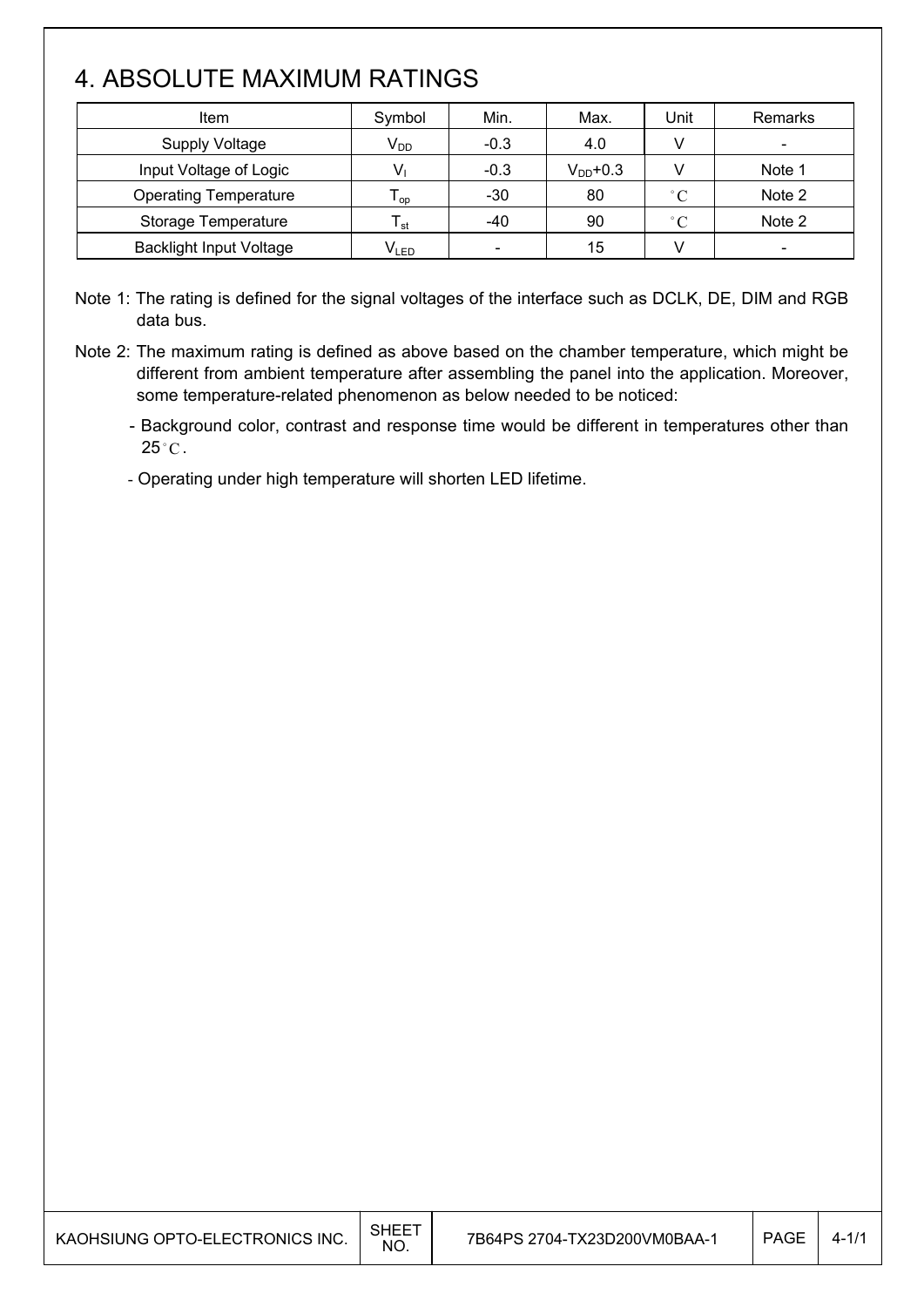## 5. ELECTRICAL CHARACTERISTICS

### 5.1 LCD CHARACTERISTICS

 $T_a = 25$  °C, Vss = 0V

| Item                                          | Symbol                  | Condition                 | Min.                     | Typ.                     | Max.               | Unit       | Remarks      |
|-----------------------------------------------|-------------------------|---------------------------|--------------------------|--------------------------|--------------------|------------|--------------|
| Power Supply Voltage                          | $V_{DD}$                |                           | 3.0                      | 3.3                      | 3.6                | V          |              |
| Differential Input                            |                         | "H" level                 | $\overline{\phantom{a}}$ | $\overline{\phantom{a}}$ | $+100$             |            |              |
| Voltage for LVDS<br><b>Receiver Threshold</b> | $V_1$                   | "L" level                 | $-100$                   |                          |                    | mV         | Note 1       |
| DPS, FRC, AMODE                               |                         | "H" level                 | 0.7V <sub>DD</sub>       |                          | $V_{DD}$           | $\vee$     | <b>CMOS</b>  |
| Signal Input Voltage                          | $V_1$                   | "L" level                 | 0                        |                          | 0.3V <sub>DD</sub> |            | <b>LEVEL</b> |
| Power Supply Current                          | $I_{DD}$                | $V_{DD}$ - $V_{SS}$ =3.3V | $\overline{\phantom{a}}$ | 430                      | 560                | mA         | Note $2,3$   |
| <b>Vsync Frequency</b>                        | $f_{\nu}$               |                           |                          | 60                       | 75                 | Hz         | Note 4       |
| <b>Hsync Frequency</b>                        | $f_H$                   | ٠                         | $\blacksquare$           | 31.3                     | 39.4               | <b>KHz</b> | Note 4       |
| <b>DCLK Frequency</b>                         | $f_{\text{\tiny{CLK}}}$ |                           |                          | 33.3                     | 35                 | <b>MHz</b> | Note 4       |

Note 1:  $V_{CM} = V_{DD} / 2V$ 

 $V_{CM}$  is common mode voltage of LVDS transmitter / receiver . The input terminal of LVDS transmitter is terminated with 100 $\Omega$ .



Note 2: An all white check pattern is used when measuring  $I_{DD}$ .  $f_v$  is set to 60 Hz

Note 3: 1.0A fuse is applied in the module for  $I_{DD}$ . For display activation and protection purpose, power supply is recommended larger than 2.5A to start the display and break fuse once any short circuit occurred.

Note 4: For LVDS Transmitter Input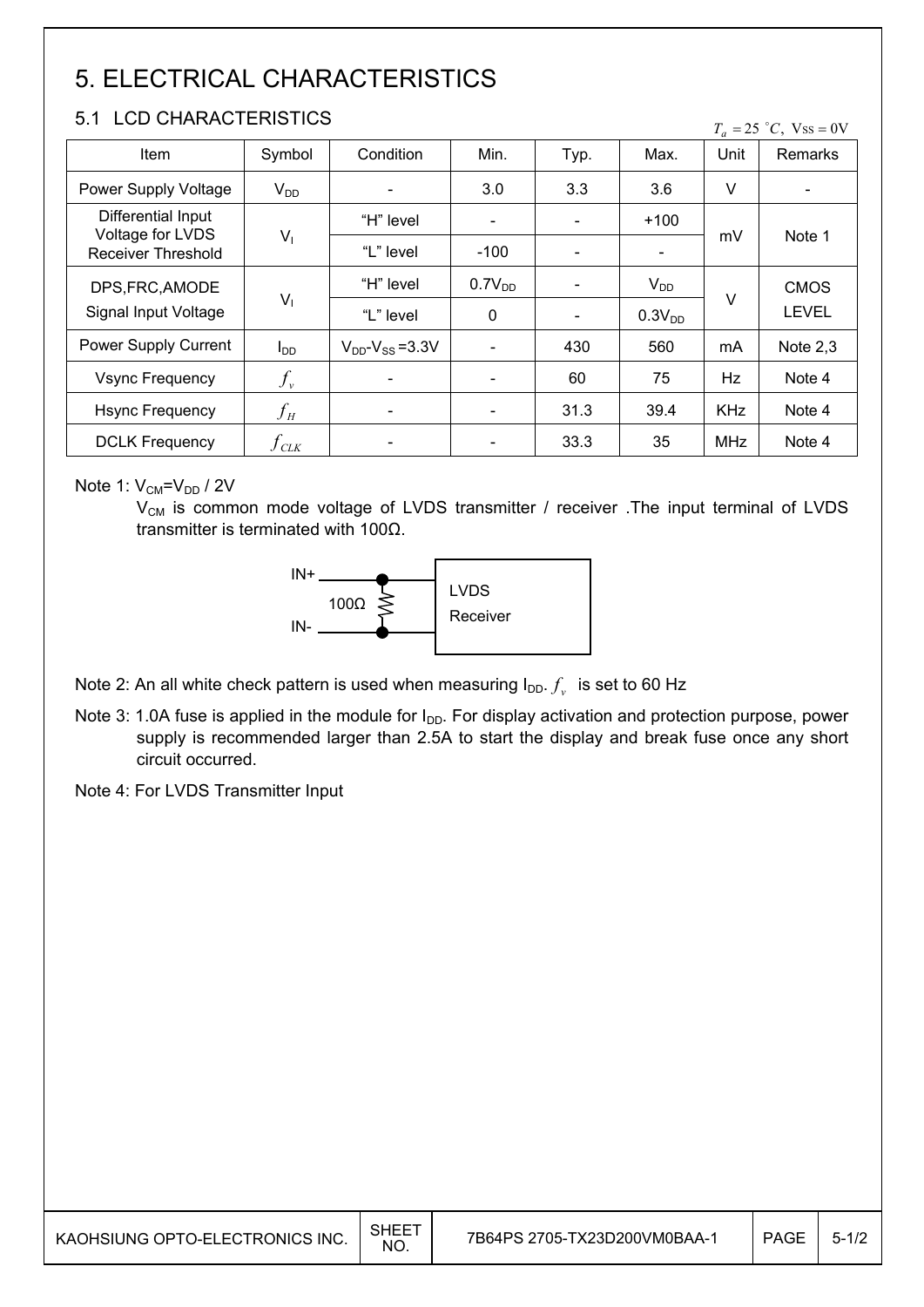### 5.2 BACKLIGHT CHARACTERISTICS

|  | ٠ |
|--|---|
|--|---|

| Item                       | Symbol                       | Condition                | Min.                     | Typ. | Max.                     | Unit | Remarks |
|----------------------------|------------------------------|--------------------------|--------------------------|------|--------------------------|------|---------|
| <b>LED Input Voltage</b>   | $V_{LED}$                    | $\overline{\phantom{0}}$ | 11.5                     | 12.0 | 12.5                     | v    | Note1   |
| <b>LED Forward Current</b> | <b>ILED</b>                  | 0V; 0% duty              | 540                      | 580  | 620                      | mA   | Note 2  |
| (Dim Control)              |                              | 3.3VDC; 100% Duty        | 15                       | 30   | 45                       |      |         |
| LED lifetime               | $\qquad \qquad \blacksquare$ | 580 mA                   | $\overline{\phantom{a}}$ | 70K  | $\overline{\phantom{a}}$ | hrs  | Note 3  |

- Note 1: As Fig. 5.1 shown, LED current is constant, 580 mA, controlled by the LED driver when applying  $12V$   $V_{LED}$
- Note 2: Dimming function can be obtained by applying DC voltage or PWM signal from the display interface CN1. The recommended PWM signal is  $1K \sim 10K$  Hz with 3.3V amplitude.
- Note 3: The estimated lifetime is specified as the time to reduce 50% brightness by applying 580 mA at  $25^{\circ}$ C.



Fig. 5.1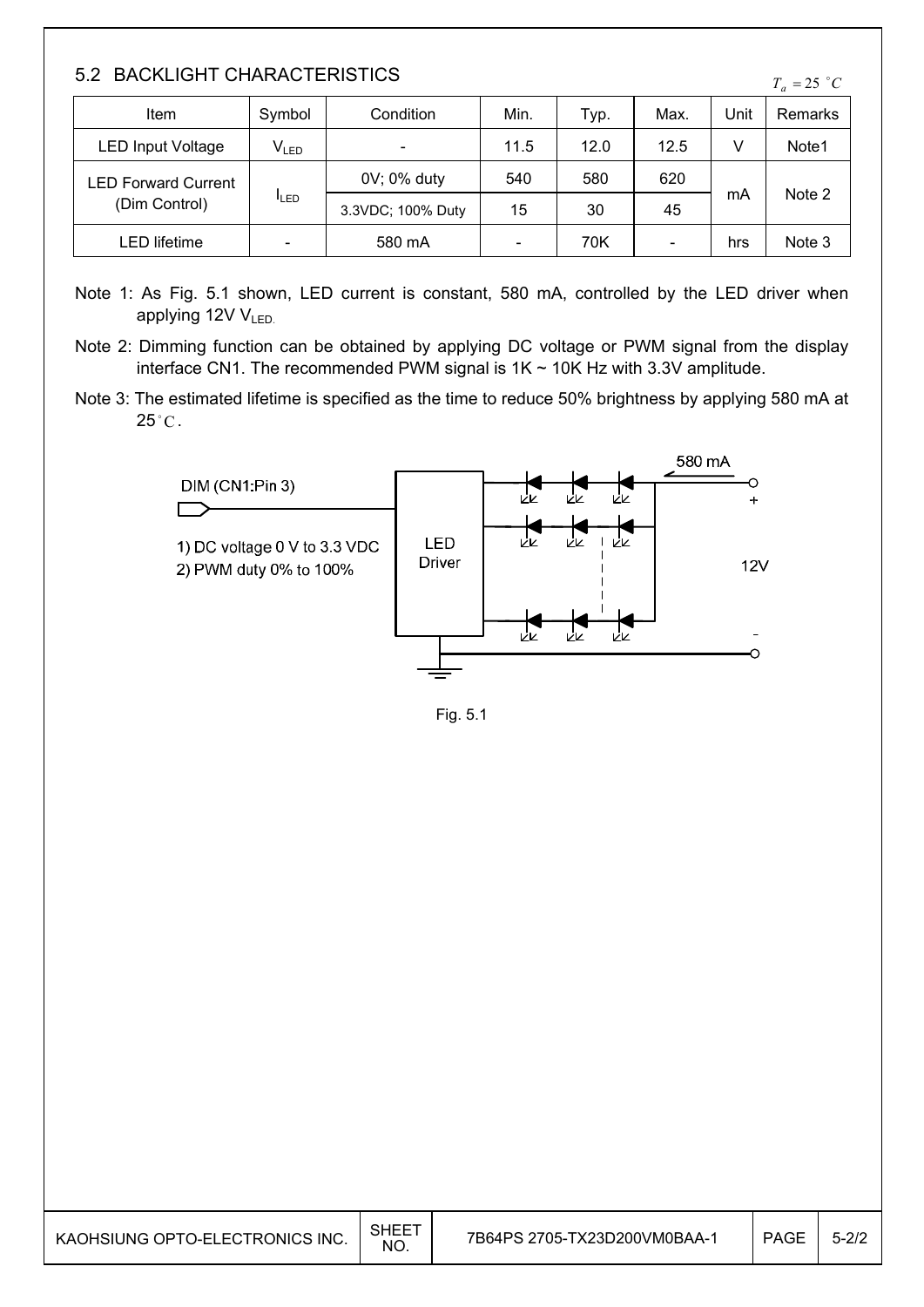## 6. OPTICAL CHARACTERISTICS

The optical characteristics are measured based on the conditions as below:

- Supplying the signals and voltages defined in the section of electrical characteristics.

- The backlight unit needs to be turned on for 15 minutes.
- The ambient temperature is  $25^{\circ}$ C.
- In the dark room around 500~1000 lx, the equipment has been set for the measurements as shown in Fig 6.1.

|                                     |                            |             |                                          |                          |                          |                          | $T_a = 25$ °C, $f_v = 60$ Hz, $V_{DD} = 3.3$ V |                |
|-------------------------------------|----------------------------|-------------|------------------------------------------|--------------------------|--------------------------|--------------------------|------------------------------------------------|----------------|
| Item                                |                            | Symbol      | Condition                                | Min.                     | Typ.                     | Max.                     | Unit                                           | Remarks        |
|                                     | <b>Brightness of White</b> |             |                                          | 400                      | 500                      |                          | $\text{cd/m}^2$                                | Note 1         |
| <b>Brightness Uniformity</b>        |                            |             | $\phi = 0^{\circ}, \theta = 0^{\circ}$ , | 75                       | $\overline{\phantom{a}}$ | $\overline{\phantom{a}}$ | $\%$                                           | Note 2         |
| <b>Contrast Ratio</b>               |                            | CR          | $I_{LED}$ = 580mA                        | 500                      | 800                      |                          | $\blacksquare$                                 | Note 3         |
| Response Time<br>(Rising + Falling) |                            | $Tr + Tf$   | $\phi = 0^{\circ}, \theta = 0^{\circ}$   | -                        | 40                       |                          | ms                                             | Note 4         |
| <b>NTSC Ratio</b>                   |                            |             | $\phi = 0^{\circ}, \theta = 0^{\circ}$   | $\blacksquare$           | 50                       |                          | $\%$                                           | $\blacksquare$ |
|                                     |                            | $\theta$ x  | $\phi = 0^\circ$ , CR $\geq 10$          | $\overline{\phantom{0}}$ | 85                       |                          |                                                | Note 5         |
|                                     |                            | $\theta x'$ | $\phi = 180^\circ$ , CR $\geq 10$        | $\overline{\phantom{0}}$ | 85                       |                          |                                                |                |
| <b>Viewing Angle</b>                |                            | $\theta$ y  | $\phi = 90^{\circ}$ , CR $\geq 10$       | -                        | 85                       |                          | Degree                                         |                |
|                                     |                            | $\theta$ y' | $\phi = 270^\circ$ , CR $\geq 10$        | $\overline{a}$           | 85                       |                          |                                                |                |
|                                     |                            | X           |                                          | 0.56                     | 0.61                     | 0.66                     |                                                |                |
|                                     | Red                        | Y           |                                          | 0.28                     | 0.33                     | 0.38                     |                                                |                |
|                                     |                            | X           |                                          | 0.27                     | 0.32                     | 0.37                     |                                                |                |
| Color                               | Green                      | Y           |                                          | 0.50                     | 0.55                     | 0.60                     |                                                |                |
| Chromaticity                        |                            | X           | $\phi = 0^{\circ}, \theta = 0^{\circ}$   | 0.10                     | 0.15                     | 0.20                     |                                                | Note 6         |
|                                     | <b>Blue</b>                | Y           |                                          | 0.07                     | 0.12                     | 0.17                     |                                                |                |
|                                     |                            | X           |                                          | 0.27                     | 0.32                     | 0.37                     |                                                |                |
|                                     | White                      | Y           |                                          | 0.26                     | 0.31                     | 0.36                     |                                                |                |

Note 1: The brightness is measured from the panel center point, P5 in Fig. 6.2, for the typical value.

Note 2: The brightness uniformity is calculated by the equation as below:

Brightness uniformity 
$$
=
$$
  $\frac{\text{Min. Brightness}}{\text{Max. Brightness}} \times 100\%$ 

, which is based on the brightness values of the 9 points measured by BM-5 as shown in Fig. 6.2.

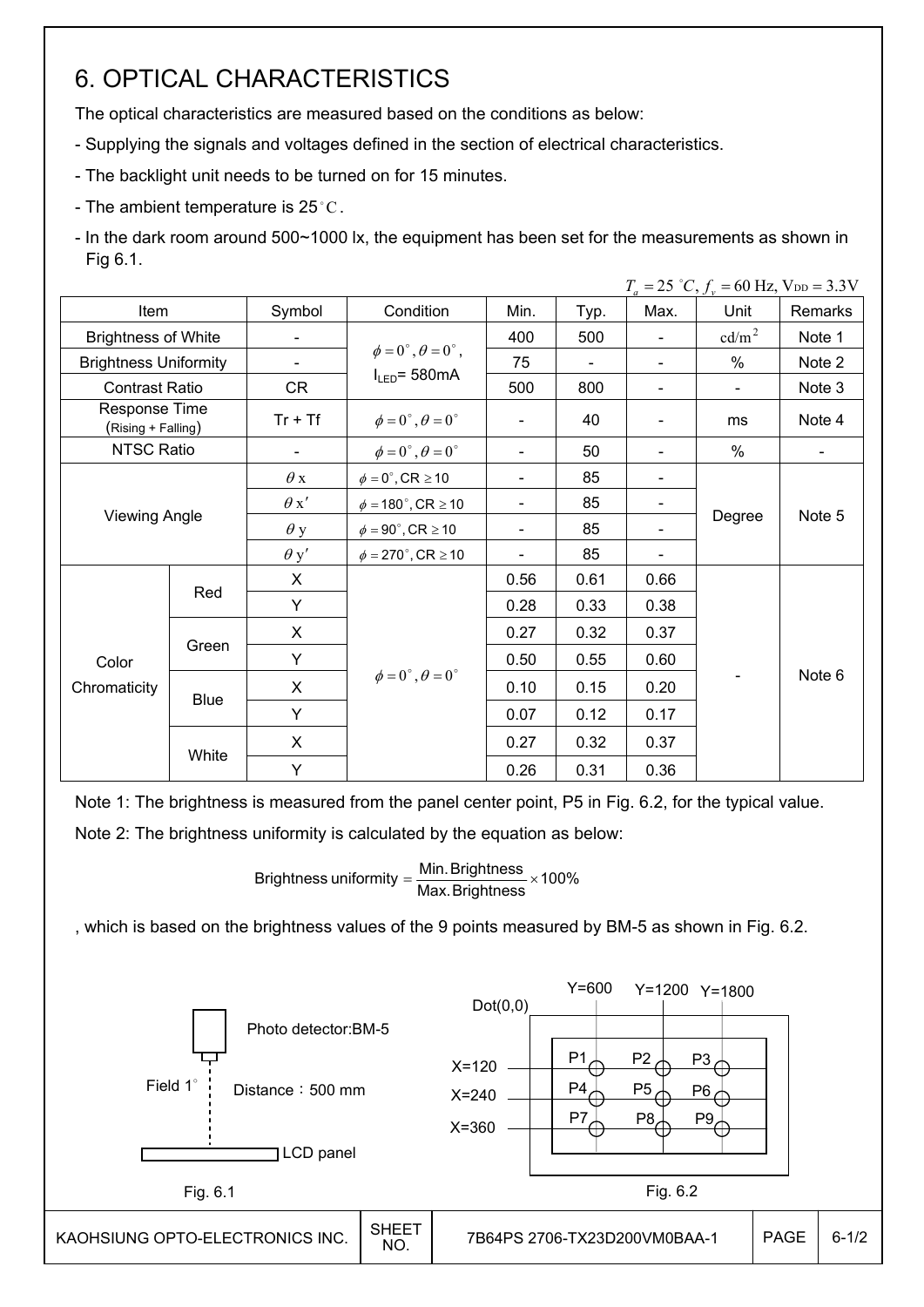Note 3: The Contrast Ratio is measured from the center point of the panel, P5, and defined as the following equation:

$$
CR = \frac{Brightness of White}{Brightness of Black}
$$

Note 4: The definition of response time is shown in Fig. 6.3. The rising time is the period from 10% brightness to 90% brightness when the data is from black to white. Oppositely, Falling time is the period from 90% brightness rising to 10% brightness.



Note 5: The definition of viewing angle is shown in Fig. 6.4. Angle  $\phi$  is used to represent viewing directions, for instance,  $\phi = 270^\circ$  means 6 o'clock, and  $\phi = 0^\circ$  means 3 o'clock. Moreover, angle  $\theta$  is used to represent viewing angles from axis Z toward plane XY.

 The display is super wide viewing angle version; 85° viewing angle can be obtained from each viewing direction.





Note 6: The color chromaticity is measured from the center point of the panel, P5, as shown in Fig. 6.2.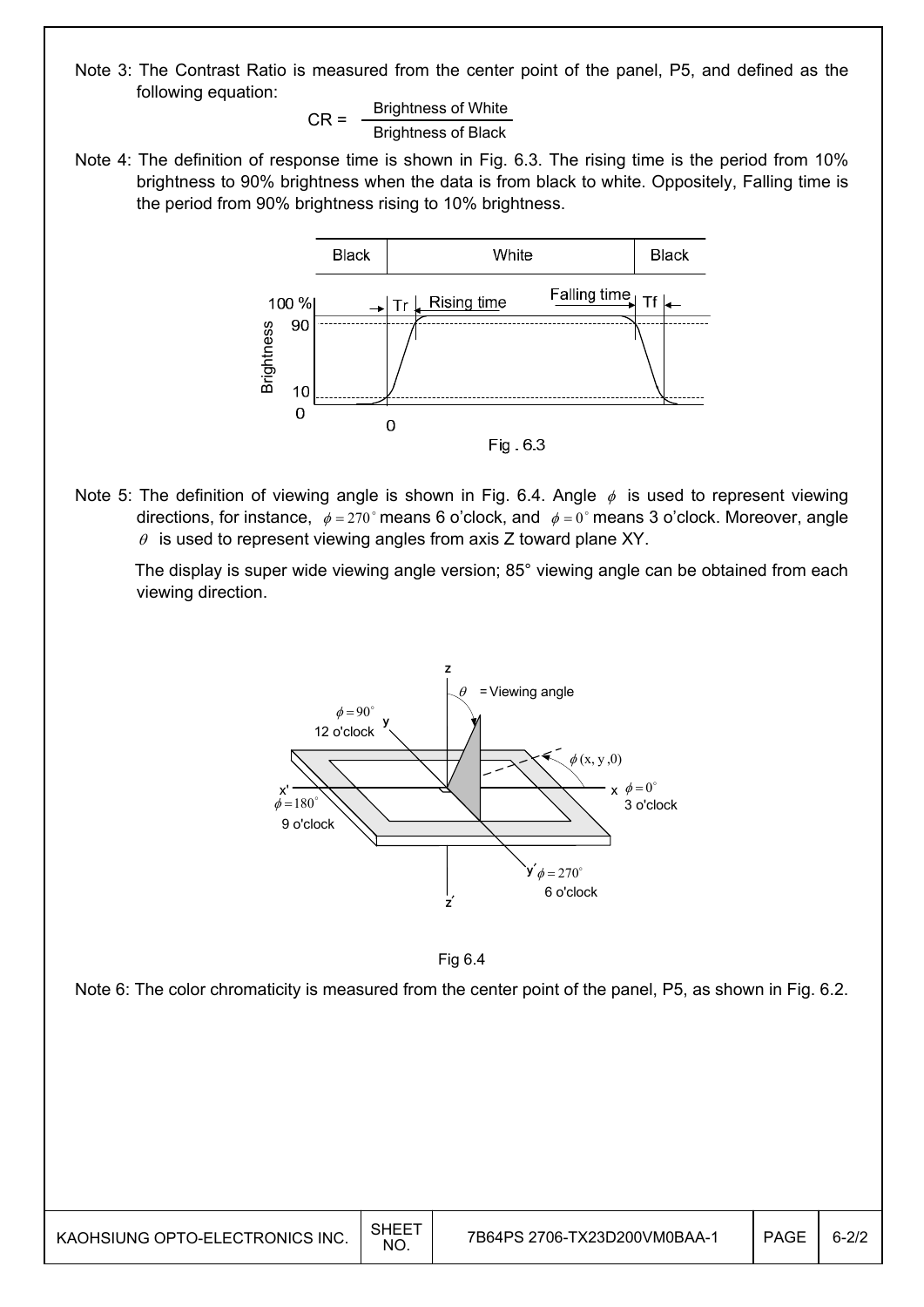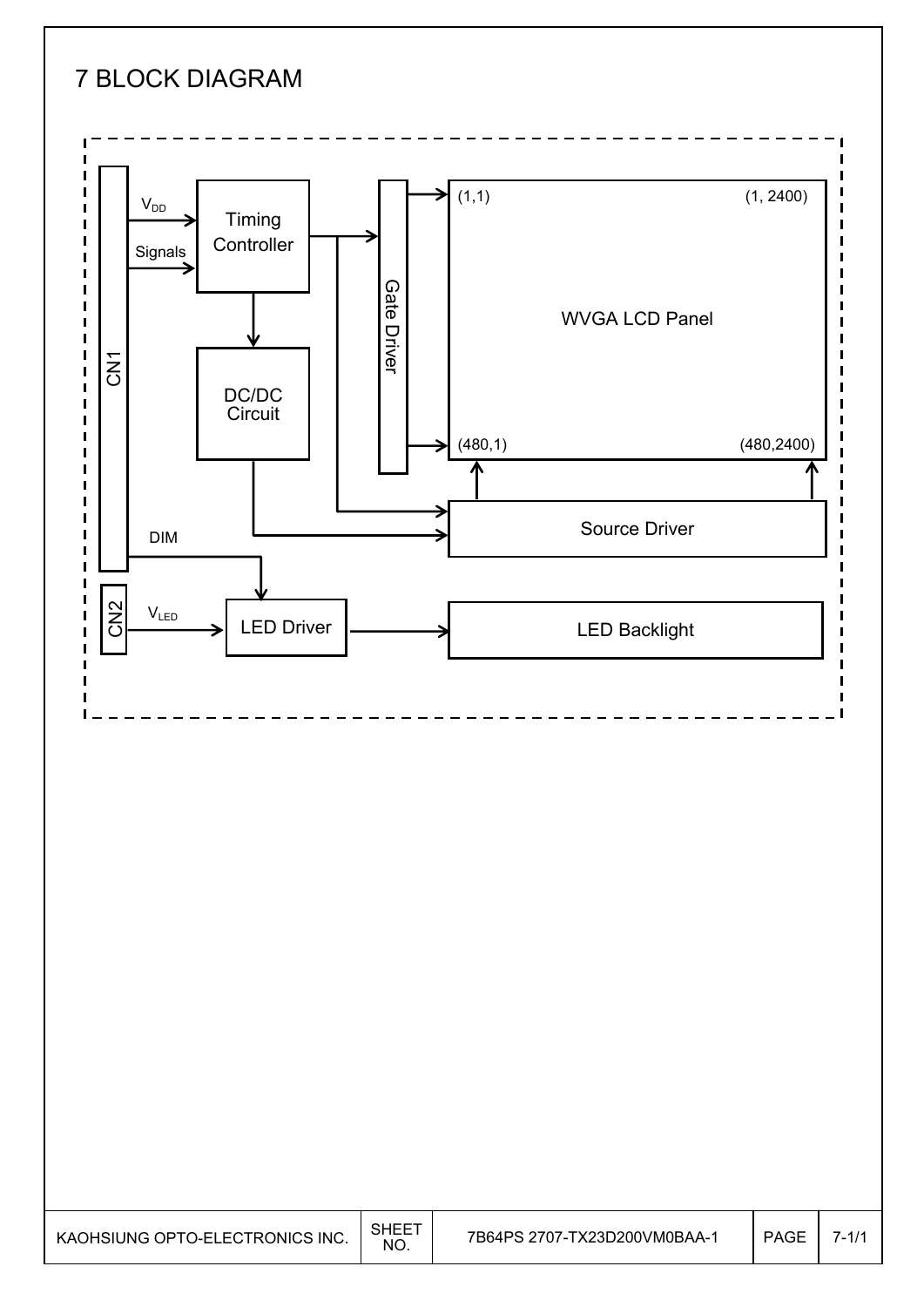## 8. RELIABILITY TESTS

| <b>Test Item</b>               |                                                                                                                                          | Condition                                                                        |                                                           |  |
|--------------------------------|------------------------------------------------------------------------------------------------------------------------------------------|----------------------------------------------------------------------------------|-----------------------------------------------------------|--|
| <b>High Temperature</b>        | 1) Operating<br>2) $80^{\circ}$ C                                                                                                        |                                                                                  | 500 hrs                                                   |  |
| Low Temperature                | 1) Operating<br>$2) -30$ °C                                                                                                              |                                                                                  | 500 hrs                                                   |  |
| <b>High Temperature</b>        | 1) Storage<br>2) 90 $^{\circ}$ C                                                                                                         |                                                                                  | 500 hrs                                                   |  |
| Low Temperature                | 1) Storage<br>2) -40 $^{\circ}$ C                                                                                                        |                                                                                  | 500 hrs                                                   |  |
| <b>Heat Cycle</b>              | 1) Operating<br>$2) -30^{\circ}$ C ~80 $^{\circ}$ C                                                                                      | 3) 3hrs~1hr~3hrs                                                                 | 500 hrs                                                   |  |
| <b>Thermal Shock</b>           | 1) Non-Operating<br>2) -35 $^{\circ}$ C $\leftrightarrow$ 85 $^{\circ}$ C                                                                | 3) 0.5 hr $\leftrightarrow$ 0.5 hr                                               | 500 hrs                                                   |  |
| High Temperature &<br>Humidity | 1) Operating<br>2) 40°C& 85%RH                                                                                                           | 3) Without condensation<br>(Note3)                                               | 500 hrs                                                   |  |
| Vibration                      | 1) Non-Operating<br>2) 10~200 Hz                                                                                                         | 3)5G<br>4) X, Y, and Z directions                                                | 1 hr for each direction                                   |  |
| <b>Mechanical Shock</b>        | 1) Non-Operating<br>2) 10 ms                                                                                                             | 3) 80G<br>4) $\pm X$ , $\pm Y$ and $\pm Z$ directions                            | Once for each direction                                   |  |
| <b>ESD</b>                     | 1) Operating<br>2) Tip:150 pF,330 $\Omega$<br>3) Air discharge for glass: $\pm$ 12KV<br>4) Contact discharge for metal frame: $\pm$ 15KV |                                                                                  | 1) Glass: 9 points<br>2) Metal frame: 8 points<br>(Note4) |  |
|                                |                                                                                                                                          | 1) Test period $0.5S(0n) \rightarrow 0.5S(0ff) \rightarrow 0.5S(0n)$ for 5 times |                                                           |  |
| <b>Restart Test</b>            | 2) Repeat 1) every 5 min. later for 5 times                                                                                              |                                                                                  | Operating for 1hr $@ -30$ °C                              |  |

Note 1: Display functionalities are inspected under the conditions defined in the specification after the reliability tests.

- Note 2: The display is not guaranteed for use in corrosive gas environments.
- Note 3: Under the condition of high temperature & humidity, if the temperature is higher than 40 °C, the humidity needs to be reduced as Fig. 8.1 shown.
- Note 4: All pins of LCD interface (CN1) have been tested by  $\pm 100V$  contact discharge of ESD under non-operating condition.

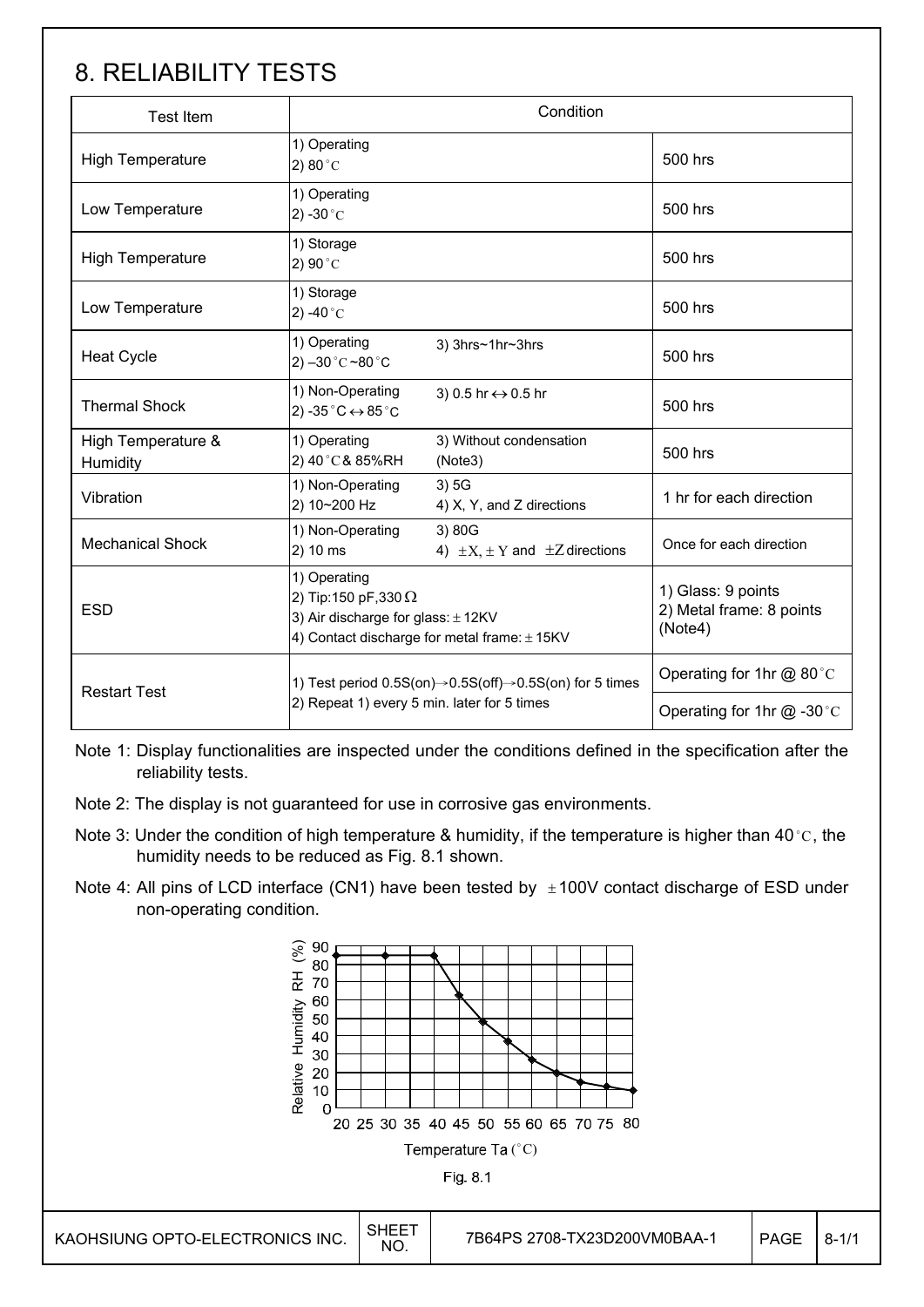## 9. LCD INTERFACE

#### 9.1 INTERFACE PIN CONNECTIONS

The display interface connector (CN1) is FI-SEB20P-HF13E made by JAE and more details of the connector are shown in the section of outline dimension. Pin assignment of LCD interface is as below:

| Pin No.        | Symbol       | Description                       | Remarks                  |  |
|----------------|--------------|-----------------------------------|--------------------------|--|
| 1              | $V_{DD}$     |                                   | Note 1                   |  |
| $\overline{2}$ | $V_{DD}$     | Power Supply (typ.+3.3V)          |                          |  |
| 3              | <b>DIM</b>   | Backlight diming                  | Note 4                   |  |
| $\overline{4}$ | $V_{SS}$     | GND (0V)                          | Note 2                   |  |
| 5              | INO-         |                                   |                          |  |
| $\,6\,$        | $INO+$       | <b>Pixel Data</b>                 | Note 3                   |  |
| $\overline{7}$ | $V_{SS}$     | GND (0V)                          | Note 2                   |  |
| 8              | $IN1-$       |                                   |                          |  |
| 9              | $IN1+$       | <b>Pixel Data</b>                 | Note 3                   |  |
| 10             | $V_{SS}$     | GND (0V)                          | Note 2                   |  |
| 11             | $IN2-$       |                                   |                          |  |
| 12             | $IN2+$       | <b>Pixel Data</b>                 | Note 3                   |  |
| 13             | $V_{SS}$     | GND (0V)                          | Note 2                   |  |
| 14             | CLK IN-      | <b>Clock</b>                      |                          |  |
| 15             | CLK IN+      |                                   | Note 3                   |  |
| 16             | $V_{SS}$     | GND (0V)                          | Note 2                   |  |
| 17             | $IN3-$       |                                   |                          |  |
| 18             | $IN3+$       | <b>Pixel Data</b>                 | Note 3                   |  |
| 19             | $V_{SS}$     | GND (0V)                          | Note 2                   |  |
| 20             | <b>AMODE</b> | L: 8bit (default), H: 8bit / 6bit | $\overline{\phantom{a}}$ |  |

Note 1: All  $V_{DD}$  pins should be connected to +3.3V.

Note 2: All  $V_{SS}$  pins should be connected to GND(0V), Metal bezel is connected internally to  $V_{SS}$ .

- Note 3: In n- and n+ (n=0,1,2,3), CLK IN- and CLK IN+ should be wired by twist-pairs or side by side FPC patterns, respectively.
- Note 4: Normal brightness: 0V or 0% PWM duty; Brightness control: 0V to 3.3V DC or 0% to 100% PWM duty.

The backlight interface connector (CN2) is SM08B-SRSS-TB made by JST, and pin assignment of backlight is as below:

| Pin No. | Signal      | Function                  |
|---------|-------------|---------------------------|
| $1 - 3$ | $V_{LED}$ + | Power Supply for LED(12V) |
| $4 - 5$ | <b>NC</b>   | No Connection             |
| $6 - 8$ | $V_{LED}$ - | <b>GND</b>                |
|         |             |                           |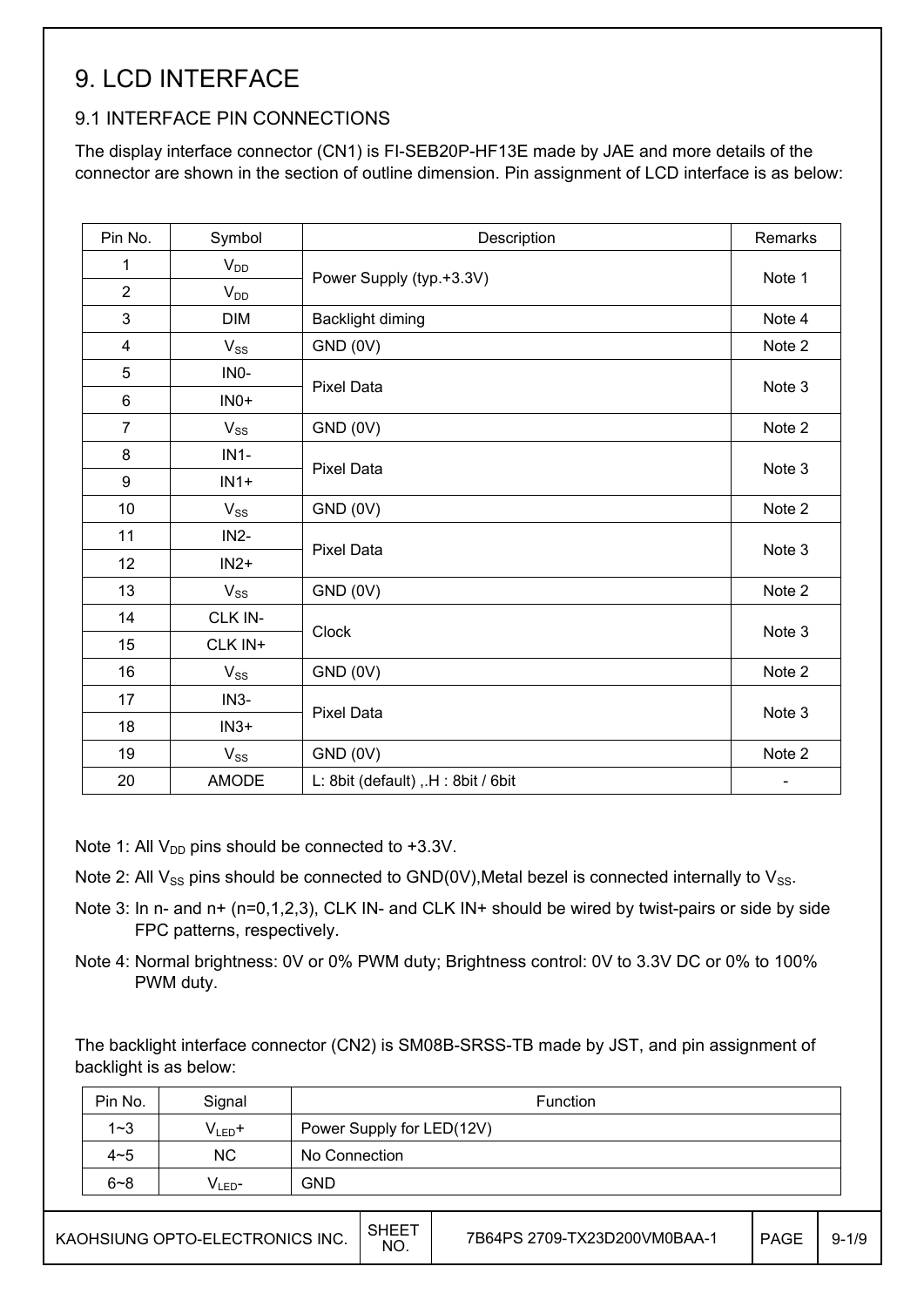### 9.2 LVDS INTERFACE

## 1) 8Bit Mode ( AMODE = LOW )



2) 8Bit / 6Bit Mode( AMODE = HIGH )

#### ① 8Bit Mode



### ② 6Bit Mode

|             |         |                      | CN1                       |                    |                                |
|-------------|---------|----------------------|---------------------------|--------------------|--------------------------------|
|             |         |                      | (interface)               |                    |                                |
|             |         | 2)                   | 1)                        |                    |                                |
| Controll    |         | THC63LVDM83R         |                           | TCON30.3F          |                                |
| R0-R5,G0    | 7 TA0-6 |                      | INO+                      | RA0-6              |                                |
| G1~G5,B0,B1 | 7 TB0-6 |                      | <b>INO-</b><br>$IN1+$     | RB <sub>0</sub> -6 |                                |
| B2-B5,NA,DE | 7 TC0-6 | Parallel-to-<br>LVDS | $IN1 -$                   | RC <sub>0</sub> -6 |                                |
| NA          | 7 TC0-6 |                      | $IN2+$<br>INZ             | RD <sub>0</sub> -6 | <b>LCD Panel</b><br>controller |
|             |         |                      | $IN3+$<br>IN <sub>3</sub> |                    |                                |
| <b>CK</b>   | CLK IN  | PLL                  | CLK IN+<br>CLK IN         | CK OUT<br>PLL      |                                |
|             |         |                      |                           |                    |                                |

 $-$ 

Note 1:  $100\Omega$  impedance of LVDS cable is recommended for best optical performance.

Note 2: Transmitter Made by Thine : THC63LVDM83R or equivalent.

KAOHSIUNG OPTO-ELECTRONICS INC.  $\Big|\substack{\text{SHEET} \ \text{NO.}}$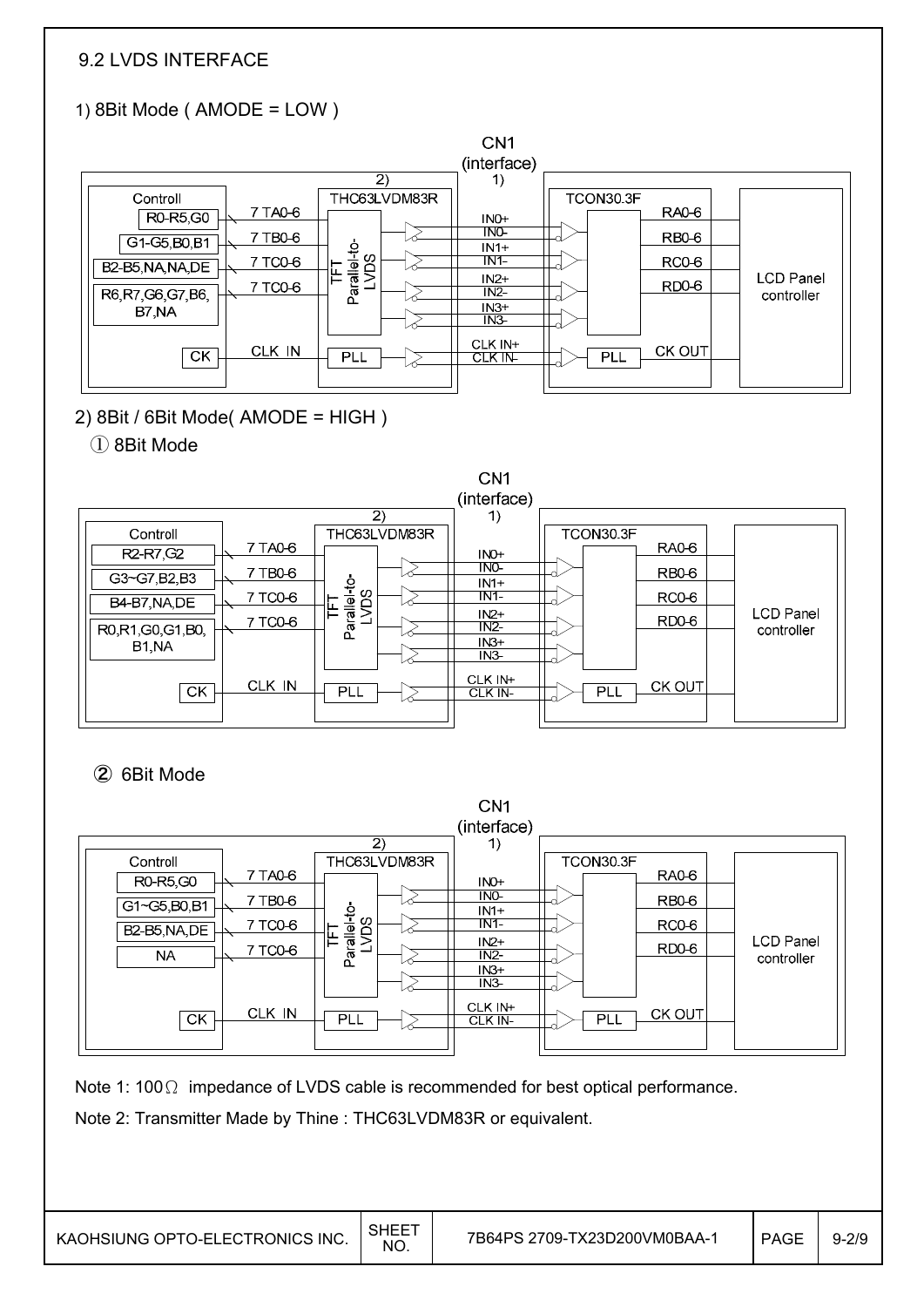### 9.3 DATA MAPPING

|                | Transmitter     | 8Bit Mode      | 8Bit Mode      | 6Bit Mode      |
|----------------|-----------------|----------------|----------------|----------------|
|                |                 |                | AMODE          |                |
| Pin No.        | Pin name        | LOW            |                | <b>HIGH</b>    |
| 51             | TA <sub>0</sub> | R0(LSB)        | R2             | R0(LSB)        |
| 52             | TA <sub>1</sub> | R1             | R <sub>3</sub> | R1             |
| 54             | TA <sub>2</sub> | R <sub>2</sub> | R <sub>4</sub> | R2             |
| 55             | TA <sub>3</sub> | R <sub>3</sub> | R <sub>5</sub> | R <sub>3</sub> |
| 56             | TA4             | R <sub>4</sub> | R <sub>6</sub> | R <sub>4</sub> |
| 3              | TA <sub>5</sub> | R <sub>5</sub> | R7(MSB)        | R5(MSB)        |
| 4              | TA <sub>6</sub> | G0(LSB)        | G <sub>2</sub> | G0(LSB)        |
| 6              | TB <sub>0</sub> | G <sub>1</sub> | G <sub>3</sub> | G <sub>1</sub> |
| $\overline{7}$ | TB1             | G <sub>2</sub> | G4             | G <sub>2</sub> |
| 11             | TB <sub>2</sub> | G <sub>3</sub> | G <sub>5</sub> | G <sub>3</sub> |
| 12             | TB <sub>3</sub> | G4             | G <sub>6</sub> | G4             |
| 14             | TB4             | G <sub>5</sub> | G7(MSB)        | G5(MSB)        |
| 15             | TB <sub>5</sub> | B0(LSB)        | <b>B2</b>      | B0(LSB)        |
| 19             | TB6             | <b>B1</b>      | B <sub>3</sub> | B <sub>1</sub> |
| 20             | TC <sub>0</sub> | <b>B2</b>      | <b>B4</b>      | <b>B2</b>      |
| 22             | TC <sub>1</sub> | B <sub>3</sub> | B <sub>5</sub> | B <sub>3</sub> |
| 23             | TC <sub>2</sub> | <b>B4</b>      | B <sub>6</sub> | <b>B4</b>      |
| 24             | TC <sub>3</sub> | B <sub>5</sub> | B7(MSB)        | B5(MSB)        |
| 27             | TC4             | (NA)           | (NA)           | (NA)           |
| 28             | TC <sub>5</sub> | (NA)           | (NA)           | (NA)           |
| 30             | TC6             | DE             | DE             | DE             |
| 50             | TD <sub>0</sub> | R <sub>6</sub> | R0(LSB)        | (NA)           |
| $\overline{2}$ | TD <sub>1</sub> | R7(MSB)        | R1             | (NA)           |
| 8              | TD <sub>2</sub> | G <sub>6</sub> | G0(LSB)        | (NA)           |
| 10             | TD <sub>3</sub> | G7(MSB)        | G <sub>1</sub> | (NA)           |
| 16             | TD <sub>4</sub> | B <sub>6</sub> | B0(LSB)        | (NA)           |
| 18             | TD <sub>5</sub> | B7(MSB)        | <b>B1</b>      | (NA)           |
| 25             | TD6             | (NA)           | (NA)           | (NA)           |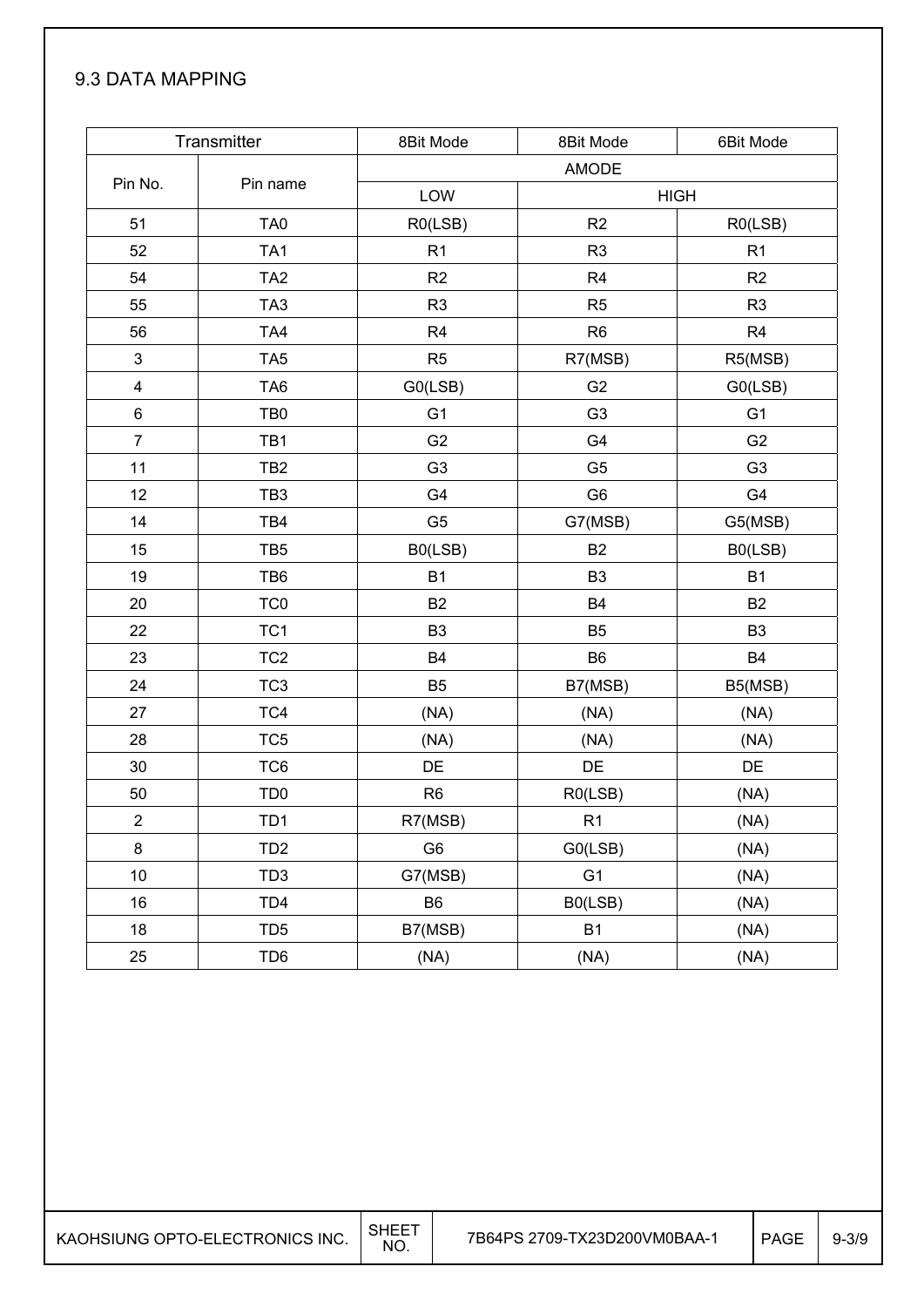

B3  $\bigwedge$  B2  $\bigwedge$  DE  $\bigwedge$  NA  $\bigwedge$  NA  $\bigwedge$  B5  $\bigwedge$  B4  $\bigwedge$  B3  $\bigwedge$  B2  $\bigwedge$  DE

NA NA NA NA NA NA NA NA NA NA

 $\overline{1}$ N3+  $\overline{1}$   $\overline{1}$   $\overline{1}$   $\overline{1}$   $\overline{1}$   $\overline{1}$   $\overline{1}$   $\overline{1}$   $\overline{1}$   $\overline{1}$   $\overline{1}$   $\overline{1}$   $\overline{1}$   $\overline{1}$   $\overline{1}$   $\overline{1}$   $\overline{1}$   $\overline{1}$   $\overline{1}$   $\overline{1}$   $\overline{1}$   $\overline{1}$   $\overline{1}$   $\$ 

DE : Display Enable NA : Not Available

IN1- IN2+ IN2-

IN3-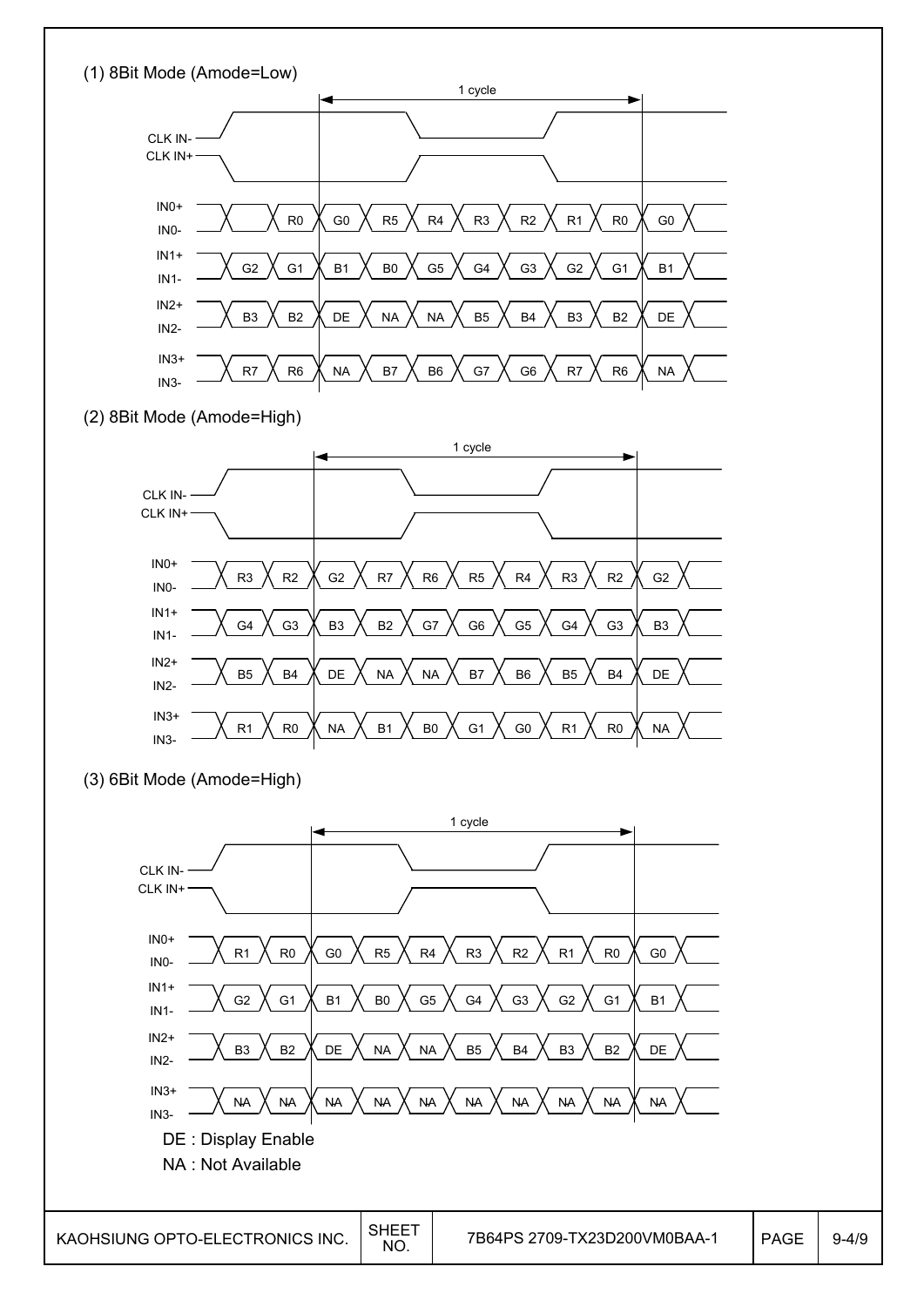### 9.4 DATA INPUT for DISPLAY COLOR

## (8BIT MODE)

|       |                  |                |                     |                |                | <b>Red Data</b>  |                      |                      |                |                |                |                | Green Data     |                |                      |                |                |                |                           |                | <b>Blue Data</b> |                |                |                      |                  |
|-------|------------------|----------------|---------------------|----------------|----------------|------------------|----------------------|----------------------|----------------|----------------|----------------|----------------|----------------|----------------|----------------------|----------------|----------------|----------------|---------------------------|----------------|------------------|----------------|----------------|----------------------|------------------|
|       | Input color      | R7             | R <sub>6</sub>      | R <sub>5</sub> | R4             | R <sub>3</sub>   | R <sub>2</sub>       | R <sub>1</sub>       | R <sub>0</sub> | G7             | G <sub>6</sub> | G <sub>5</sub> | G <sub>4</sub> | G <sub>3</sub> | G <sub>2</sub>       | G <sub>1</sub> | G <sub>0</sub> | <b>B7</b>      | B <sub>6</sub>            | B <sub>5</sub> | <b>B4</b>        | B <sub>3</sub> | B <sub>2</sub> | <b>B1</b>            | B <sub>0</sub>   |
|       |                  | <b>MSB</b>     |                     |                |                |                  |                      |                      | LSB            | <b>MSB</b>     |                |                |                |                |                      |                | _SB            | MSB            |                           |                |                  |                |                |                      | LSB              |
|       | <b>Black</b>     | 0              | 0                   | $\mathbf 0$    | 0              | 0                | 0                    | 0                    | 0              | 0              | 0              | 0              | 0              | 0              | 0                    | 0              | 0              | 0              | 0                         | 0              | 0                | 0              | 0              | 0                    | 0                |
|       | Red(255)         | $\mathbf{1}$   | $\mathbf{1}$        | $\mathbf{1}$   | $\mathbf{1}$   | $\mathbf{1}$     | $\mathbf{1}$         | 1                    | $\mathbf{1}$   | 0              | 0              | 0              | 0              | 0              | $\mathbf 0$          | 0              | $\mathbf 0$    | 0              | 0                         | $\mathbf 0$    | $\pmb{0}$        | 0              | 0              | 0                    | $\pmb{0}$        |
|       | Green(255)       | $\pmb{0}$      | 0                   | $\mathbf 0$    | 0              | 0                | $\mathbf 0$          | $\pmb{0}$            | 0              | $\mathbf{1}$   | $\mathbf{1}$   | $\mathbf{1}$   | 1              | $\mathbf{1}$   | $\mathbf{1}$         | 1              | 1              | 0              | 0                         | $\mathbf 0$    | $\pmb{0}$        | 0              | 0              | 0                    | 0                |
|       | Basic Blue(255)  | 0              | 0                   | $\pmb{0}$      | 0              | 0                | 0                    | 0                    | 0              | 0              | $\pmb{0}$      | 0              | 0              | 0              | $\pmb{0}$            | 0              | 0              | $\mathbf{1}$   | $\mathbf{1}$              | 1              | $\mathbf{1}$     | $\mathbf{1}$   | 1              | $\mathbf{1}$         | $\mathbf{1}$     |
| Color | Cyan             | 0              | $\pmb{0}$           | $\pmb{0}$      | 0              | 0                | $\bf 0$              | 0                    | 0              | $\mathbf{1}$   | $\mathbf{1}$   | $\mathbf{1}$   | $\mathbf{1}$   | $\mathbf{1}$   | $\mathbf{1}$         | $\mathbf{1}$   | $\mathbf{1}$   | $\mathbf{1}$   | $\mathbf{1}$              | $\mathbf{1}$   | $\mathbf{1}$     | $\mathbf{1}$   | $\mathbf{1}$   | $\mathbf{1}$         | $\mathbf{1}$     |
|       | Magenta          | $\mathbf{1}$   | $\mathbf{1}$        | $\mathbf{1}$   | $\mathbf{1}$   | $\mathbf{1}$     | $\mathbf{1}$         | $\mathbf{1}$         | $\mathbf{1}$   | 0              | $\pmb{0}$      | 0              | 0              | 0              | $\pmb{0}$            | 0              | 0              | $\mathbf{1}$   | $\mathbf{1}$              | 1              | $\mathbf{1}$     | $\mathbf{1}$   | 1              | $\mathbf{1}$         | $\mathbf{1}$     |
|       | Yellow           | $\mathbf{1}$   | $\mathbf{1}$        | $\mathbf{1}$   | $\mathbf{1}$   | $\mathbf{1}$     | $\mathbf{1}$         | $\mathbf{1}$         | $\mathbf{1}$   | $\mathbf{1}$   | $\mathbf{1}$   | $\mathbf{1}$   | $\mathbf{1}$   | $\mathbf{1}$   | $\mathbf{1}$         | $\mathbf{1}$   | $\mathbf{1}$   | 0              | 0                         | 0              | $\pmb{0}$        | 0              | 0              | 0                    | $\pmb{0}$        |
|       | White            | $\mathbf{1}$   | $\mathbf{1}$        | $\mathbf{1}$   | $\mathbf{1}$   | $\mathbf{1}$     | $\mathbf{1}$         | $\mathbf{1}$         | $\mathbf{1}$   | $\mathbf{1}$   | $\mathbf{1}$   | $\mathbf{1}$   | $\mathbf{1}$   | $\mathbf{1}$   | $\mathbf{1}$         | $\mathbf{1}$   | $\mathbf{1}$   | $\mathbf{1}$   | $\mathbf{1}$              | $\mathbf{1}$   | $\mathbf{1}$     | $\mathbf{1}$   | $\mathbf{1}$   | $\mathbf{1}$         | $\mathbf{1}$     |
|       | <b>Black</b>     | 0              | 0                   | $\mathbf 0$    | 0              | 0                | $\mathbf 0$          | $\pmb{0}$            | 0              | $\pmb{0}$      | $\pmb{0}$      | 0              | 0              | 0              | 0                    | 0              | 0              | 0              | 0                         | 0              | $\pmb{0}$        | 0              | 0              | 0                    | $\pmb{0}$        |
|       | Red(1)           | 0              | 0                   | 0              | 0              | 0                | 0                    | 0                    | $\mathbf{1}$   | 0              | 0              | 0              | 0              | 0              | $\mathbf 0$          | 0              | 0              | 0              | 0                         | 0              | $\pmb{0}$        | 0              | 0              | 0                    | 0                |
|       | Red(2)           | $\mathbf 0$    | $\mathbf 0$         | $\mathbf 0$    | $\mathbf 0$    | 0                | $\mathbf 0$          | $\mathbf{1}$         | 0              | $\mathbf 0$    | $\mathbf 0$    | 0              | 0              | $\mathbf 0$    | $\pmb{0}$            | $\mathbf 0$    | $\mathbf 0$    | 0              | $\mathbf 0$               | $\mathbf 0$    | $\pmb{0}$        | $\mathbf 0$    | 0              | $\mathbf 0$          | $\pmb{0}$        |
| Red   |                  | $\ddot{\cdot}$ | ÷                   | ċ              | ċ              | ÷                | ċ                    | $\ddot{\phantom{a}}$ | ÷              | $\ddot{\cdot}$ | d              | ÷              | ċ              | t              | $\ddot{\phantom{a}}$ | ÷              | ÷              | $\ddot{\cdot}$ | $\ddot{\cdot}$            |                | $\ddot{\cdot}$   | ÷              |                | ÷                    | ÷                |
|       | Red(253)         | $\mathbf{1}$   | $\mathbf{1}$        | $\mathbf{1}$   | $\mathbf{1}$   | $\mathbf{1}$     | $\mathbf{1}$         | 0                    | $\mathbf{1}$   | 0              | 0              | 0              | 0              | 0              | 0                    | 0              | 0              | 0              | 0                         | 0              | 0                | 0              | 0              | 0                    | 0                |
|       | Red(254)         | $\mathbf{1}$   | $\mathbf{1}$        | $\mathbf{1}$   | $\mathbf{1}$   | $\mathbf{1}$     | $\mathbf{1}$         | 1                    | 0              | $\pmb{0}$      | 0              | 0              | 0              | 0              | $\mathbf 0$          | 0              | $\pmb{0}$      | 0              | 0                         | 0              | $\pmb{0}$        | 0              | 0              | 0                    | $\pmb{0}$        |
|       | Red(255)         | $\mathbf{1}$   | $\mathbf{1}$        | $\mathbf{1}$   | 1              | $\mathbf{1}$     | $\mathbf{1}$         | 1                    | $\mathbf{1}$   | 0              | 0              | 0              | 0              | 0              | 0                    | 0              | 0              | 0              | 0                         | 0              | $\pmb{0}$        | 0              | 0              | 0                    | $\pmb{0}$        |
|       | <b>Black</b>     | 0              | $\pmb{0}$           | $\mathbf 0$    | 0              | 0                | $\bf 0$              | 0                    | 0              | 0              | $\pmb{0}$      | 0              | 0              | 0              | $\pmb{0}$            | 0              | $\pmb{0}$      | 0              | 0                         | 0              | $\pmb{0}$        | 0              | 0              | 0                    | 0                |
|       | Green(1)         | 0              | $\mathbf 0$         | $\pmb{0}$      | 0              | 0                | 0                    | 0                    | 0              | $\pmb{0}$      | $\pmb{0}$      | 0              | 0              | $\pmb{0}$      | $\mathbf 0$          | 0              | $\mathbf{1}$   | 0              | 0                         | $\pmb{0}$      | $\pmb{0}$        | 0              | 0              | 0                    | 0                |
|       | Green(2)         | $\mathbf 0$    | 0                   | $\pmb{0}$      | 0              | 0                | $\bf 0$              | $\pmb{0}$            | $\mathsf 0$    | $\mathbf 0$    | $\pmb{0}$      | 0              | 0              | $\pmb{0}$      | 0                    | $\mathbf{1}$   | $\pmb{0}$      | $\pmb{0}$      | 0                         | $\mathbf 0$    | $\pmb{0}$        | 0              | $\pmb{0}$      | 0                    | $\pmb{0}$        |
| Green |                  | $\ddot{\cdot}$ | ÷                   | $\ddot{\cdot}$ | $\ddot{\cdot}$ | ÷                | $\ddot{\cdot}$       | $\ddot{\cdot}$       | $\ddot{\cdot}$ | $\ddot{\cdot}$ | ċ              | $\ddot{\cdot}$ | $\ddot{\cdot}$ | ċ              | ÷                    | $\ddot{\cdot}$ | $\ddot{\cdot}$ | ÷              | ÷                         |                | $\ddot{\cdot}$   | ÷              | t              | $\ddot{\phantom{a}}$ | ÷                |
|       | Green(253)       | $\pmb{0}$      | $\pmb{0}$           | $\mathbf 0$    | 0              | 0                | $\bf 0$              | 0                    | 0              | $\mathbf{1}$   | $\mathbf{1}$   | $\mathbf{1}$   | $\mathbf{1}$   | $\mathbf{1}$   | $\mathbf{1}$         | 0              | $\mathbf{1}$   | 0              | 0                         | 0              | $\pmb{0}$        | 0              | $\pmb{0}$      | 0                    | $\pmb{0}$        |
|       | Green(254)       | 0              | 0                   | $\mathbf 0$    | 0              | 0                | $\mathbf 0$          | 0                    | 0              | $\mathbf{1}$   | $\mathbf{1}$   | 1              | 1              | 1              | 1                    | 1              | 0              | $\mathbf 0$    | 0                         | 0              | 0                | 0              | 0              | 0                    | 0                |
|       | Green(255)       | $\mathsf 0$    | 0                   | $\pmb{0}$      | 0              | 0                | $\mathbf 0$          | 0                    | $\pmb{0}$      | $\mathbf{1}$   | $\mathbf{1}$   | $\mathbf{1}$   | $\mathbf{1}$   | $\mathbf{1}$   | 1                    | $\mathbf{1}$   | $\mathbf{1}$   | $\pmb{0}$      | 0                         | $\pmb{0}$      | 0                | $\pmb{0}$      | 0              | 0                    | 0                |
|       | <b>Black</b>     | $\mathbf 0$    | $\mathsf{O}\xspace$ | $\pmb{0}$      | 0              | $\mathsf{O}$     | $\pmb{0}$            | 0                    | 0              | $\mathsf 0$    | $\mathbf 0$    | 0              | 0              | $\pmb{0}$      | $\mathsf 0$          | $\mathsf 0$    | $\pmb{0}$      | 0              | 0                         | $\pmb{0}$      | $\mathsf 0$      | 0              | 0              | $\mathsf{O}$         | 0                |
|       | Blue(1)          | 0              | 0                   | $\pmb{0}$      | 0              | 0                | 0                    | 0                    | 0              | 0              | 0              | 0              | 0              | 0              | $\pmb{0}$            | 0              | 0              | 0              | 0                         | 0              | $\pmb{0}$        | 0              | 0              | 0                    | $\mathbf{1}$     |
|       | Blue(2)          | 0              | 0                   | $\pmb{0}$      | 0              | 0                | 0                    | 0                    | 0              | $\pmb{0}$      | 0              | 0              | 0              | 0              | $\mathbf 0$          | 0              | $\pmb{0}$      | 0              | 0                         | 0              | $\pmb{0}$        | 0              | 0              | $\mathbf{1}$         | 0                |
| Blue  | $\mathbb{C}$     | $\vdots$       | t,                  | $\ddot{\cdot}$ | t              | $\ddot{\ddot{}}$ | $\ddot{\phantom{a}}$ | $\ddot{\cdot}$       | ÷.             | ÷              | $\ddot{\cdot}$ | ÷,             | $\ddot{\cdot}$ | $\ddot{\cdot}$ | $\ddot{\phantom{a}}$ | ÷              | ÷              | t,             | $\mathbb{C}^{\mathbb{Z}}$ |                | ÷                | t,             | $\ddot{\cdot}$ | $\vdots$             | $\ddot{\ddot{}}$ |
|       | <b>Blue(253)</b> | 0              | 0                   | $\pmb{0}$      | 0              | 0                | 0                    | 0                    | 0              | $\pmb{0}$      | $\pmb{0}$      | 0              | 0              | $\pmb{0}$      | $\pmb{0}$            | 0              | $\pmb{0}$      | $\mathbf{1}$   | $\mathbf{1}$              | $\mathbf{1}$   | $\mathbf{1}$     | $\mathbf{1}$   | $\mathbf{1}$   | $\mathsf{O}\xspace$  | $\mathbf{1}$     |
|       | <b>Blue(254)</b> | 0              | $\pmb{0}$           | $\pmb{0}$      | 0              | 0                | 0                    | 0                    | 0              | 0              | $\pmb{0}$      | 0              | 0              | 0              | $\pmb{0}$            | 0              | $\pmb{0}$      | $\mathbf{1}$   | $\mathbf{1}$              | $\mathbf{1}$   | $\mathbf{1}$     | $\mathbf{1}$   | $\mathbf{1}$   | $\mathbf{1}$         | 0                |
|       | <b>Blue(255)</b> | 0              | $\mathsf 0$         | $\pmb{0}$      | 0              | 0                | 0                    | 0                    | 0              | 0              | 0              | 0              | 0              | $\pmb{0}$      | $\pmb{0}$            | 0              | $\pmb{0}$      | $\mathbf{1}$   | $\mathbf{1}$              | $\mathbf{1}$   | $\mathbf{1}$     | $\mathbf{1}$   | $\mathbf{1}$   | $\mathbf{1}$         | $\mathbf{1}$     |

Note 1: Definition of gray scale : Color(n) Number in parenthesis indicates gray scale level. Larger number corresponds to brighter level.

Note 2: Data Signal : 1 : High, 0 : Low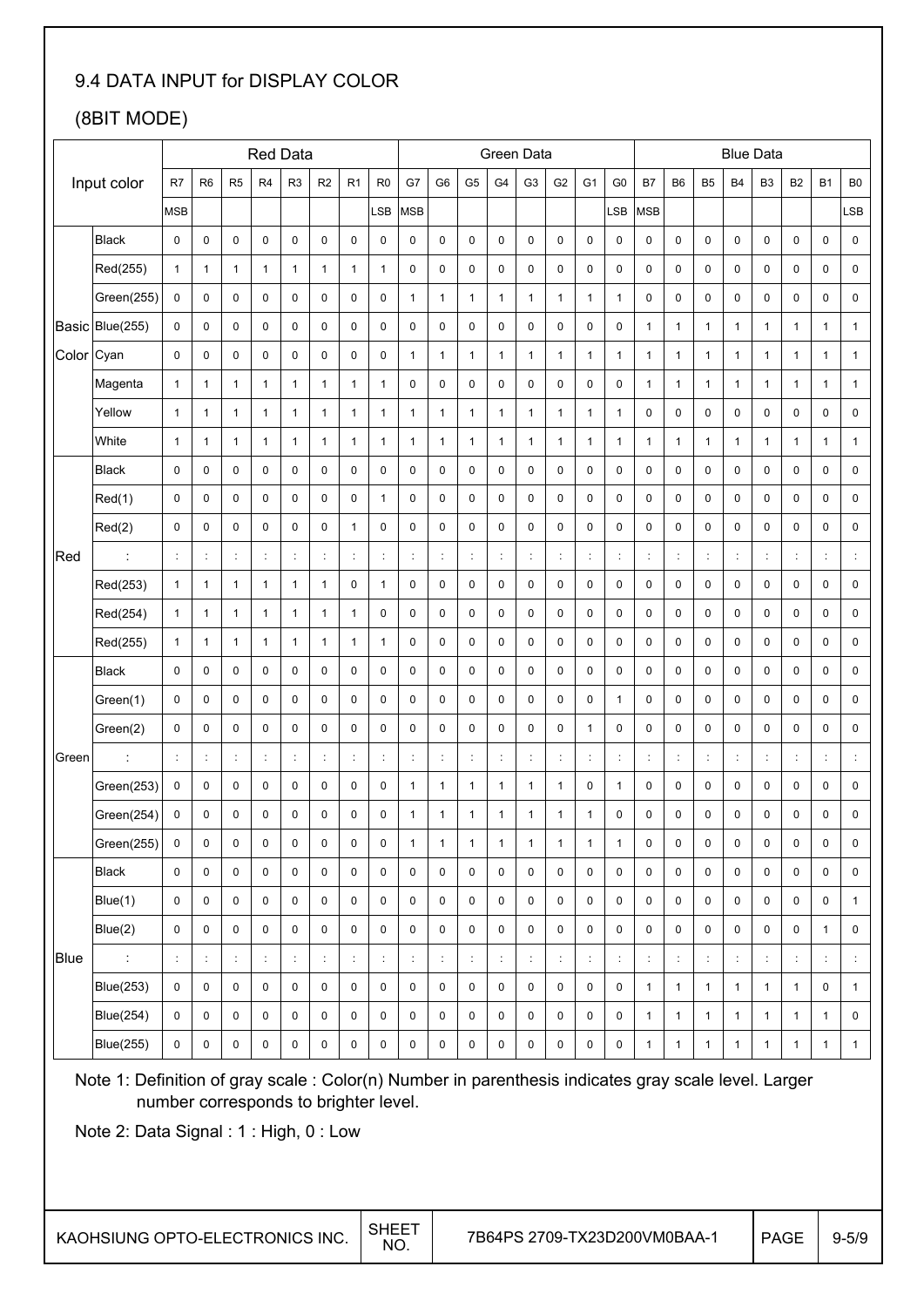### (6BIT MODE)

|       |                      |                      |                      | Red Data       |                      |              |                      |                |                      | Green Data           |                     |                      |                      |                |                     | <b>Blue Data</b>     |                      |                      |                      |
|-------|----------------------|----------------------|----------------------|----------------|----------------------|--------------|----------------------|----------------|----------------------|----------------------|---------------------|----------------------|----------------------|----------------|---------------------|----------------------|----------------------|----------------------|----------------------|
|       | Input color          | R <sub>5</sub>       | R <sub>4</sub>       | R <sub>3</sub> | R <sub>2</sub>       | R1           | R <sub>0</sub>       | G <sub>5</sub> | G4                   | G <sub>3</sub>       | G <sub>2</sub>      | G <sub>1</sub>       | G <sub>0</sub>       | <b>B5</b>      | B <sub>4</sub>      | B <sub>3</sub>       | <b>B2</b>            | <b>B1</b>            | B <sub>0</sub>       |
|       |                      | <b>MSB</b>           |                      |                |                      |              | <b>LSB</b>           | <b>MSB</b>     |                      |                      |                     |                      | <b>LSB</b>           | <b>MSB</b>     |                     |                      |                      |                      | LSB                  |
|       | <b>Black</b>         | 0                    | 0                    | $\pmb{0}$      | $\pmb{0}$            | 0            | 0                    | 0              | $\mathbf 0$          | 0                    | 0                   | 0                    | 0                    | $\pmb{0}$      | 0                   | 0                    | $\pmb{0}$            | 0                    | $\pmb{0}$            |
|       | Red(63)              | $\mathbf{1}$         | $\mathbf{1}$         | $\mathbf{1}$   | 1                    | 1            | $\mathbf{1}$         | 0              | $\mathbf 0$          | 0                    | 0                   | 0                    | 0                    | 0              | 0                   | 0                    | $\pmb{0}$            | 0                    | $\pmb{0}$            |
|       | Green(63)            | 0                    | 0                    | 0              | 0                    | 0            | 0                    | $\mathbf{1}$   | 1                    | $\mathbf{1}$         | $\mathbf{1}$        | $\mathbf{1}$         | 1                    | 0              | 0                   | 0                    | 0                    | 0                    | 0                    |
| Basic | Blue(63)             | $\pmb{0}$            | 0                    | $\pmb{0}$      | 0                    | 0            | 0                    | 0              | $\mathbf 0$          | $\mathbf 0$          | 0                   | 0                    | 0                    | $\mathbf{1}$   | 1                   | 1                    | $\mathbf{1}$         | 1                    | $\mathbf{1}$         |
| Color | Cyan                 | 0                    | 0                    | $\mathbf 0$    | 0                    | 0            | 0                    | 1              | $\mathbf{1}$         | $\mathbf{1}$         | $\mathbf{1}$        | $\mathbf{1}$         | $\mathbf{1}$         | $\mathbf{1}$   | $\mathbf{1}$        | $\mathbf{1}$         | $\mathbf{1}$         | $\mathbf{1}$         | $\mathbf{1}$         |
|       | Magenta              | $\mathbf{1}$         | $\mathbf{1}$         | $\mathbf{1}$   | $\mathbf{1}$         | $\mathbf{1}$ | $\mathbf{1}$         | 0              | 0                    | 0                    | 0                   | 0                    | 0                    | $\mathbf{1}$   | 1                   | $\mathbf{1}$         | $\mathbf{1}$         | $\mathbf{1}$         | $\mathbf{1}$         |
|       | Yellow               | $\mathbf{1}$         | $\mathbf{1}$         | $\mathbf{1}$   | 1                    | $\mathbf{1}$ | $\mathbf{1}$         | $\mathbf{1}$   | $\mathbf{1}$         | $\mathbf{1}$         | $\mathbf{1}$        | $\mathbf{1}$         | 1                    | $\pmb{0}$      | 0                   | 0                    | $\pmb{0}$            | 0                    | $\pmb{0}$            |
|       | White                | $\mathbf{1}$         | $\mathbf{1}$         | $\mathbf{1}$   | $\mathbf{1}$         | $\mathbf{1}$ | $\mathbf{1}$         | $\mathbf{1}$   | $\mathbf{1}$         | $\mathbf{1}$         | $\mathbf{1}$        | $\mathbf{1}$         | $\mathbf{1}$         | $\mathbf{1}$   | $\mathbf{1}$        | $\mathbf{1}$         | $\mathbf{1}$         | $\mathbf{1}$         | $\mathbf{1}$         |
|       | <b>Black</b>         | 0                    | 0                    | $\pmb{0}$      | $\pmb{0}$            | 0            | $\pmb{0}$            | 0              | 0                    | 0                    | 0                   | 0                    | 0                    | 0              | 0                   | 0                    | $\pmb{0}$            | 0                    | $\pmb{0}$            |
|       | Red(1)               | 0                    | 0                    | $\pmb{0}$      | $\pmb{0}$            | 0            | $\mathbf{1}$         | 0              | $\pmb{0}$            | $\mathsf{O}\xspace$  | 0                   | 0                    | 0                    | $\pmb{0}$      | 0                   | 0                    | $\pmb{0}$            | 0                    | $\pmb{0}$            |
|       | Red(2)               | 0                    | 0                    | 0              | 0                    | $\mathbf{1}$ | 0                    | $\pmb{0}$      | $\mathsf 0$          | $\mathsf{O}\xspace$  | 0                   | $\mathsf 0$          | 0                    | 0              | 0                   | 0                    | $\pmb{0}$            | 0                    | 0                    |
| Red   |                      | $\ddot{\phantom{a}}$ | $\ddot{\phantom{a}}$ | Ì              | ċ                    | t            | t                    | $\ddot{\cdot}$ | $\ddot{\cdot}$       | $\ddot{\phantom{a}}$ | t                   | t,                   | $\ddot{\phantom{a}}$ | $\ddot{\cdot}$ | ÷                   | İ,                   | ÷                    | $\ddot{\cdot}$       | $\ddot{\phantom{a}}$ |
|       | Red(61)              | $\mathbf{1}$         | $\mathbf{1}$         | $\mathbf{1}$   | 1                    | 0            | $\mathbf{1}$         | 0              | 0                    | 0                    | 0                   | 0                    | 0                    | 0              | 0                   | 0                    | $\pmb{0}$            | 0                    | 0                    |
|       | Red(62)              | $\mathbf{1}$         | $\mathbf{1}$         | $\mathbf{1}$   | 1                    | $\mathbf{1}$ | 0                    | 0              | $\pmb{0}$            | 0                    | 0                   | 0                    | 0                    | 0              | 0                   | 0                    | $\pmb{0}$            | 0                    | $\pmb{0}$            |
|       | Red(63)              | $\mathbf{1}$         | 1                    | $\mathbf{1}$   | $\mathbf{1}$         | 1            | 1                    | 0              | 0                    | 0                    | 0                   | 0                    | 0                    | 0              | 0                   | 0                    | $\pmb{0}$            | 0                    | 0                    |
|       | Black                | 0                    | 0                    | $\pmb{0}$      | 0                    | 0            | 0                    | 0              | $\pmb{0}$            | $\mathsf{O}\xspace$  | 0                   | 0                    | 0                    | $\pmb{0}$      | 0                   | 0                    | $\pmb{0}$            | 0                    | 0                    |
|       | Green(1)             | 0                    | 0                    | $\pmb{0}$      | 0                    | 0            | 0                    | 0              | 0                    | $\mathsf{O}\xspace$  | 0                   | 0                    | 1                    | $\pmb{0}$      | 0                   | 0                    | $\pmb{0}$            | 0                    | $\pmb{0}$            |
|       | Green(2)             | 0                    | 0                    | $\pmb{0}$      | 0                    | 0            | 0                    | 0              | $\mathbf 0$          | $\mathsf{O}\xspace$  | 0                   | $\mathbf{1}$         | 0                    | 0              | 0                   | 0                    | $\pmb{0}$            | 0                    | 0                    |
| Green | $\ddot{\phantom{a}}$ | $\ddot{\phantom{a}}$ | $\ddot{\phantom{a}}$ | ÷              | ÷                    | ÷            | $\ddot{\phantom{a}}$ | ÷              | $\ddot{\cdot}$       | $\ddot{\phantom{a}}$ | ÷                   | ÷                    | $\ddot{\phantom{a}}$ | ÷              | ÷                   | $\ddot{\phantom{a}}$ | $\ddot{\phantom{a}}$ | ÷                    | $\ddot{\phantom{a}}$ |
|       | Green(61)            | 0                    | 0                    | $\pmb{0}$      | $\pmb{0}$            | 0            | 0                    | 1              | $\mathbf{1}$         | $\mathbf{1}$         | $\mathbf{1}$        | 0                    | $\mathbf{1}$         | 0              | 0                   | 0                    | $\pmb{0}$            | 0                    | $\pmb{0}$            |
|       | Green(62)            | 0                    | 0                    | 0              | 0                    | 0            | 0                    | 1              | 1                    | $\mathbf{1}$         | $\mathbf{1}$        | 1                    | 0                    | 0              | 0                   | 0                    | 0                    | 0                    | 0                    |
|       | Green(63)            | 0                    | 0                    | $\pmb{0}$      | 0                    | 0            | $\mathsf 0$          | $\mathbf{1}$   | $\mathbf 1$          | $\mathbf{1}$         | $\mathbf{1}$        | $\mathbf{1}$         | $\mathbf{1}$         | $\pmb{0}$      | 0                   | 0                    | $\pmb{0}$            | 0                    | 0                    |
|       | Black                | $\mathsf{O}\xspace$  | $\pmb{0}$            | $\mathsf 0$    | $\pmb{0}$            | $\pmb{0}$    | $\pmb{0}$            | $\pmb{0}$      | $\mathsf 0$          | $\mathsf{O}\xspace$  | $\mathsf{O}\xspace$ | $\mathsf{O}\xspace$  | 0                    | $\pmb{0}$      | $\mathsf{O}\xspace$ | $\mathsf{O}\xspace$  | $\mathbf 0$          | $\mathsf{O}\xspace$  | 0                    |
|       | Blue(1)              | $\pmb{0}$            | 0                    | 0              | 0                    | 0            | $\pmb{0}$            | 0              | $\pmb{0}$            | 0                    | $\mathsf 0$         | $\mathsf 0$          | 0                    | $\pmb{0}$      | 0                   | 0                    | $\pmb{0}$            | 0                    | $\mathbf{1}$         |
|       | Blue(2)              | $\pmb{0}$            | 0                    | $\pmb{0}$      | 0                    | 0            | $\pmb{0}$            | 0              | 0                    | $\pmb{0}$            | $\pmb{0}$           | 0                    | 0                    | 0              | 0                   | 0                    | $\pmb{0}$            | $\mathbf{1}$         | $\pmb{0}$            |
| Blue  | $\mathbb{Z}^+$       | $\ddot{\phantom{a}}$ | $\ddot{\phantom{a}}$ | ÷              | $\ddot{\phantom{a}}$ | ÷            | $\ddot{\phantom{a}}$ | $\ddot{\cdot}$ | $\ddot{\phantom{a}}$ | $\ddot{\phantom{a}}$ | ÷.                  | $\ddot{\phantom{a}}$ | $\ddot{\phantom{a}}$ | $\ddot{\cdot}$ | t,                  | İ,                   | $\ddot{\phantom{a}}$ | $\ddot{\phantom{a}}$ | $\ddot{\phantom{a}}$ |
|       | Blue(61)             | $\mathsf{O}\xspace$  | $\pmb{0}$            | 0              | 0                    | 0            | $\pmb{0}$            | 0              | $\mathsf 0$          | 0                    | 0                   | 0                    | 0                    | $\mathbf{1}$   | 1                   | $\mathbf{1}$         | $\mathbf{1}$         | 0                    | $\mathbf{1}$         |
|       | Blue(62)             | $\pmb{0}$            | 0                    | $\pmb{0}$      | 0                    | 0            | 0                    | 0              | $\mathsf 0$          | 0                    | $\pmb{0}$           | 0                    | 0                    | $\mathbf{1}$   | $\mathbf{1}$        | $\mathbf{1}$         | $\mathbf{1}$         | $\mathbf{1}$         | 0                    |
|       | Blue(63)             | $\pmb{0}$            | $\pmb{0}$            | $\pmb{0}$      | 0                    | $\pmb{0}$    | 0                    | 0              | 0                    | $\pmb{0}$            | $\pmb{0}$           | 0                    | 0                    | $\mathbf{1}$   | $\mathbf{1}$        | $\mathbf{1}$         | $\mathbf{1}$         | $\mathbf{1}$         | $\mathbf{1}$         |

Note 1: Definition of gray scale : Color(n) Number in parenthesis indicates gray scale level. Larger number corresponds to brighter level.

Note 2: Data Signal : 1 : High, 0 : Low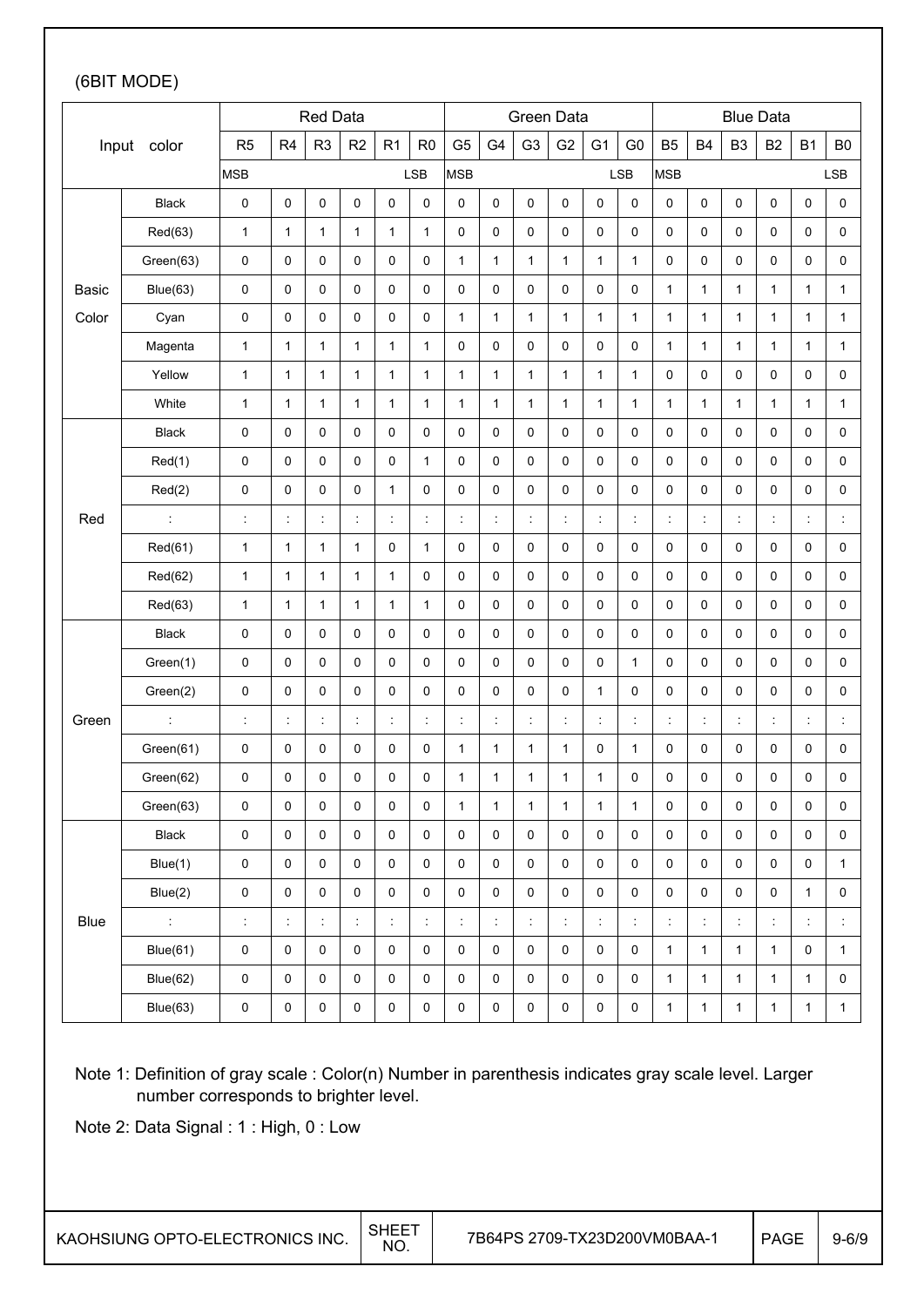### 9.5 INTERFACE TIMING

### (1) LVDS Receiver Timing

(Interface of TFT module)



RinX=(RinX+)-(RinX-) (X=0,1,2)

|             | <b>Item</b>       | Symbol                      | Min.                | Typ.                                |       | Max.                | Unit       |
|-------------|-------------------|-----------------------------|---------------------|-------------------------------------|-------|---------------------|------------|
| <b>DCLK</b> | <b>FREQUENCY</b>  | 1/tc                        | 25.0                | 28.01                               | 33.32 | 35.0                | <b>MHz</b> |
| <b>RinX</b> | 0 data position   | $t_{\text{RPO}}$            | $1/7t_{CLK}$ -0.65  | $1/7$ <sup>*</sup> t <sub>CLK</sub> |       | $1/7t_{CLK} + 0.65$ |            |
| $(X=0,1,2)$ | 1st data position | $t_{\mathsf{RP1}}$          | $-0.65$             | 0                                   |       | $-0.65$             |            |
|             | 2nd data          | $t_{RP2}$                   | $6/7t_{CLK}$ -0.65  | $6/7$ <sup>*</sup> t <sub>CLK</sub> |       | $6/7t_{CLK}$ +0.65  |            |
|             | position          |                             |                     |                                     |       |                     |            |
|             | 3rd data position | $t_{\mathsf{RP}3}$          | $5/7t_{CLK} - 0.65$ | $5/7^*$ t $_{\rm CLK}$              |       | $5/7t_{CLK} + 0.65$ | ns         |
|             | 4th data position | $t_{\text{RP4}}$            | $4/7t_{CLK}$ -0.65  | $4/7^*$ t <sub>CLK</sub>            |       | $4/7t_{CLK} + 0.65$ |            |
|             | 5th data position | $t_{\text{RPS}}$            | $3/7t_{CLK}$ -0.65  | $3/7$ <sup>*</sup> t <sub>CLK</sub> |       | $3/7t_{CLK} + 0.65$ |            |
|             | 6th data position | $t_{\mathsf{R}\mathsf{P}6}$ | $2/7t_{CLK} - 0.65$ | $2/7$ <sup>*</sup> t <sub>CLK</sub> |       | $2/7t_{CLK} + 0.65$ |            |

Note 1: fv=50Hz

Note 2: fv=60Hz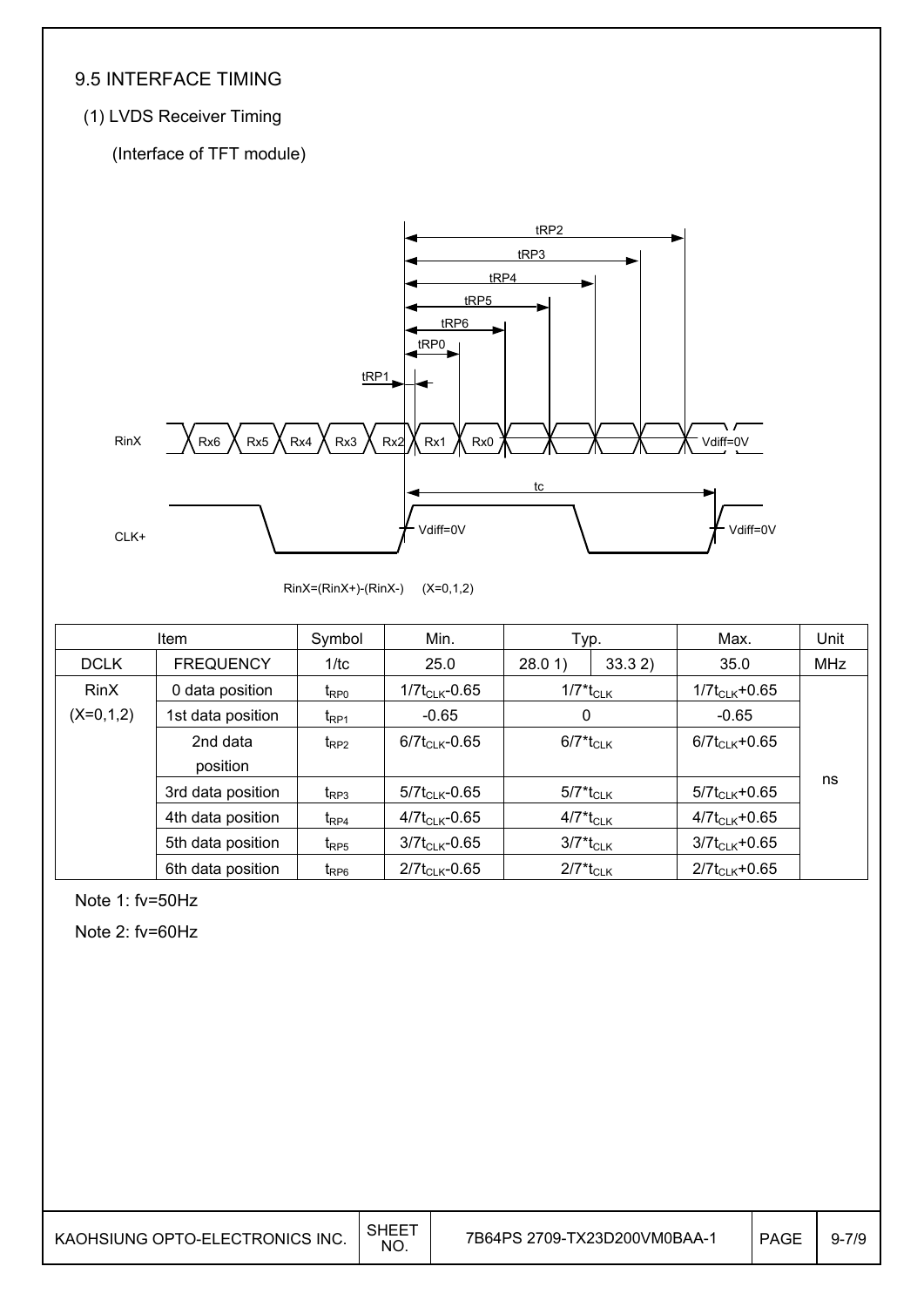| (2) Timing converter timing                               |
|-----------------------------------------------------------|
| (Input timing for transmitter)                            |
| $T_V$<br>T <sub>VD</sub><br>Data enable                   |
| $\mathsf{T}_\mathsf{H}$<br>T <sub>HD</sub><br>Data enable |
| DCLK<br>$\underline{T_{c}}$                               |
| <b>DATA</b><br><b>SIGNALS</b>                             |

The timings except mentioned above are referred to the specifications of your transmitter.

|             | <b>Item</b>                  | Symbol                    | Min. | Typ. | Max. | Unit           | <b>Remarks</b> |
|-------------|------------------------------|---------------------------|------|------|------|----------------|----------------|
| <b>DCLK</b> | Cycle time                   | $\mathsf{T}_{\mathsf{C}}$ | 28.6 | 30.0 | 40.0 | ns             |                |
|             | Duty                         | D                         | 0.45 | 0.5  | 0.55 |                |                |
|             | Horizontal period            | $T_{\rm H}$               | 845  | 1056 | 1500 | $T_{\rm C}$    |                |
| Data        | Horizontal width-Active      | $T_{HD}$                  | 800  | 800  | 800  | $T_{\rm C}$    |                |
| Enable      | Vertical period              | $T_{\rm V}$               | 483  | 525  | 640  | $T_{\rm H}$    |                |
|             | <b>Vertical width-Active</b> | T <sub>VD</sub>           | 480  | 480  | 480  | $T_{H}$        |                |
|             | Frame frequency              | $f_V$                     | 42   | 60   | 75   | H <sub>Z</sub> |                |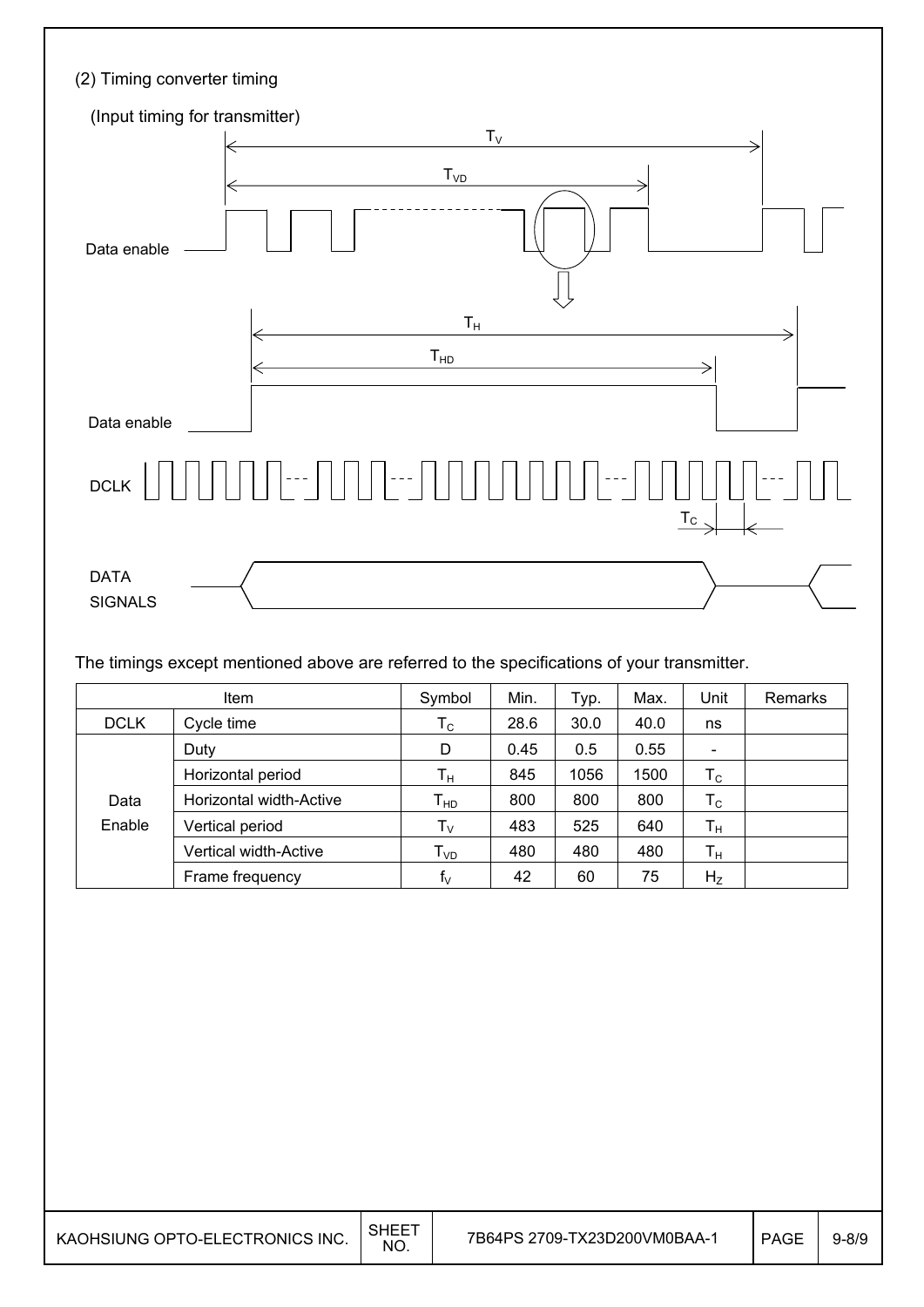#### (3) Timing between interface signal and power supply

Power Supply, Input Signal and Backlight Voltage should comply with the following sequence.



- Note 1: In order to prevent electronic parts from destruction caused by latch-up, please input signal after Power Supply Voltage ON. In addition, please turn off signals before power supply voltage OFF.
- Note 2: In order to prevent from function error due to residual charge, please reenter power supply voltage after time stipulated with t7.
- Note 3: Please turn on Backlight after signals fix and turn off before signals down, otherwise noise appears in the display. The noise cause no problem with display performance in case of timing sequence comply with the spec.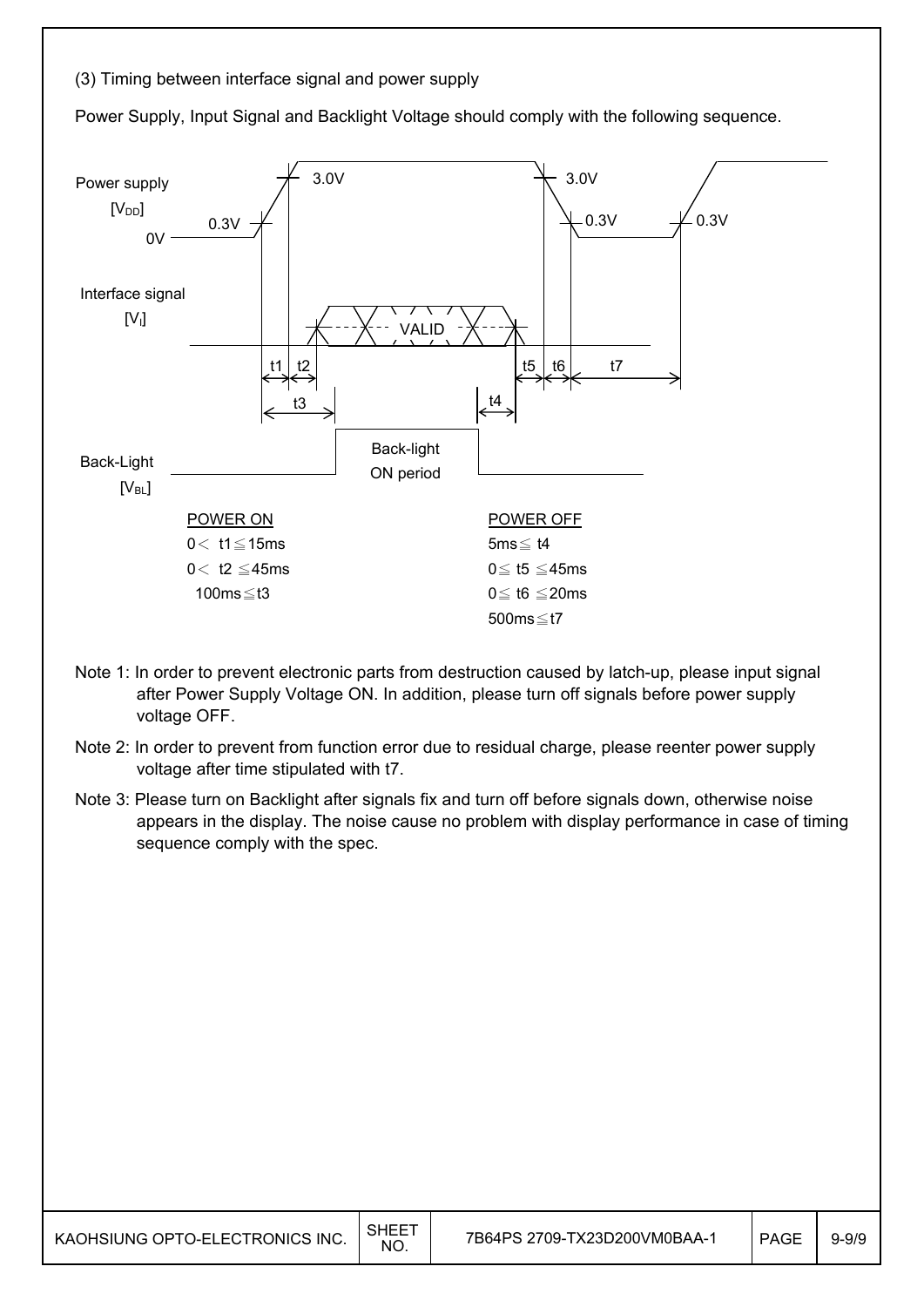## **10. OUTLINE DIMENSIONS** 10.1 FRONT VIEW

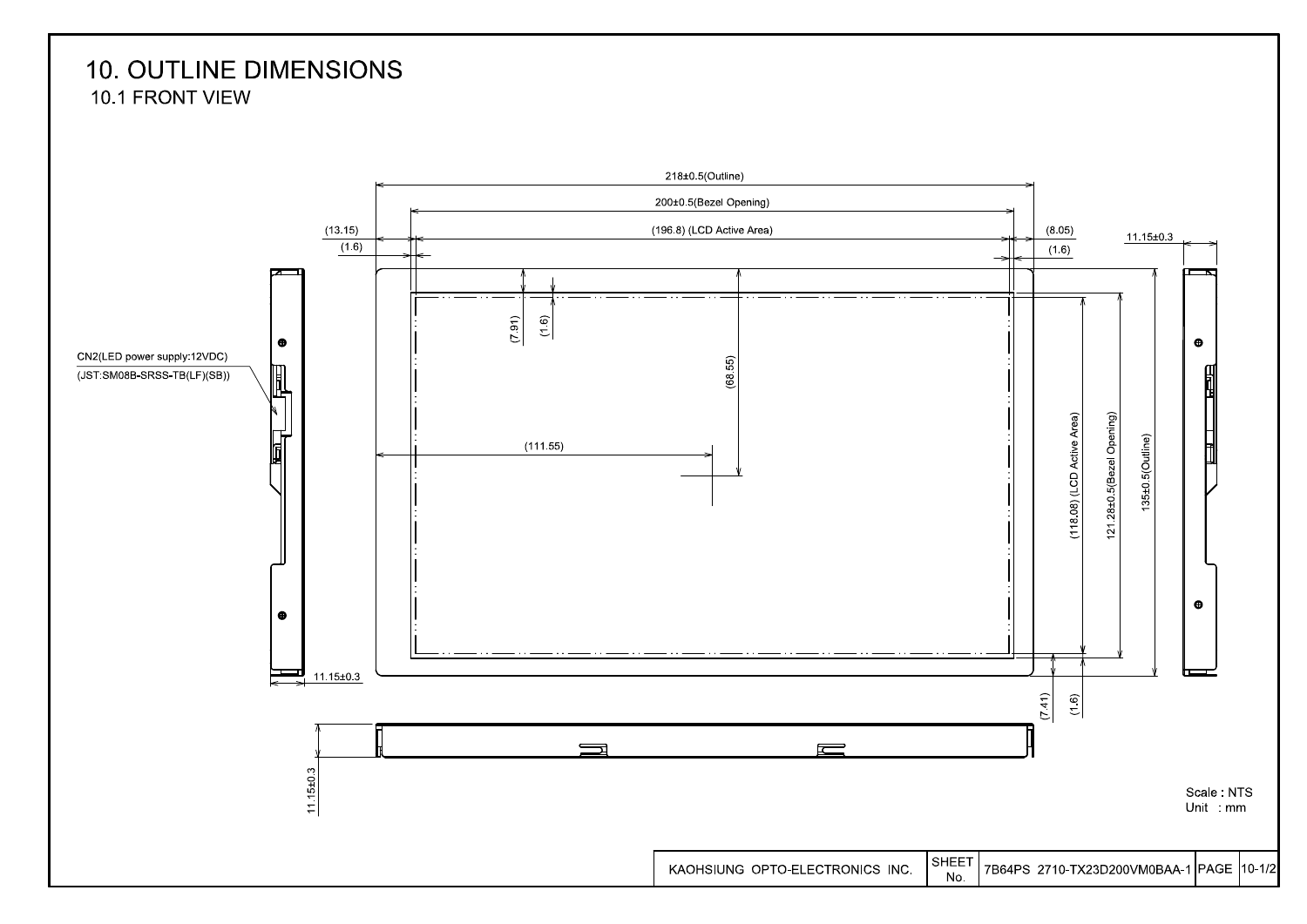10.2 REAR VIEW

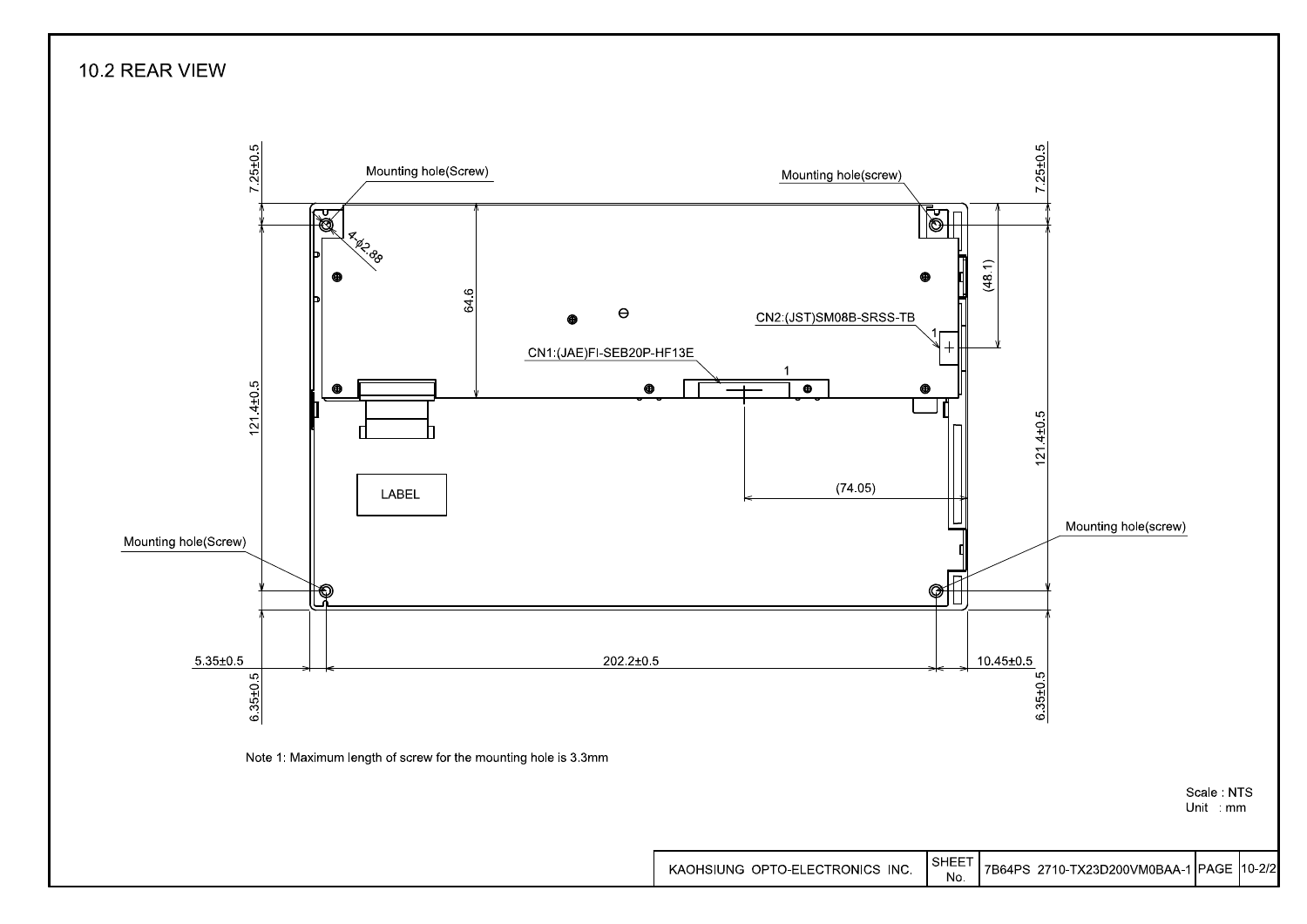## 11. APPEARANCE STANDARD

The appearance inspection is performed in a dark room around 1200 lx based on the conditions as below:

- The distance between inspector's eyes and display is 30 cm.
- The viewing zone is defined with angle  $\theta$  shown in Fig. 11.1 The inspection should be performed within 45 $^{\circ}$  when display is shut down. The inspection should be performed within 5 $^{\circ}$  when display is power on.



Fig. 11.1

#### 11.1 THE DEFINITION OF LCD ZONE

LCD panel is divided into 3 areas as shown in Fig.11.2 for appearance specification in next section. A zone is the LCD active area (dot area); B zone is the area, which extended 1 mm out from LCD active area; C zone is the area between B zone and metal frame.

In terms of housing design, B zone is the recommended window area customers' housing should be located in.



Fig. 11.2

| KAOHSIUNG OPTO-ELECTRONICS INC. | <b>SHEET</b><br>NO. | 7B64PS 2711-TX23D200VM0BAA-2 | <b>PAGE</b> | 1/3 |
|---------------------------------|---------------------|------------------------------|-------------|-----|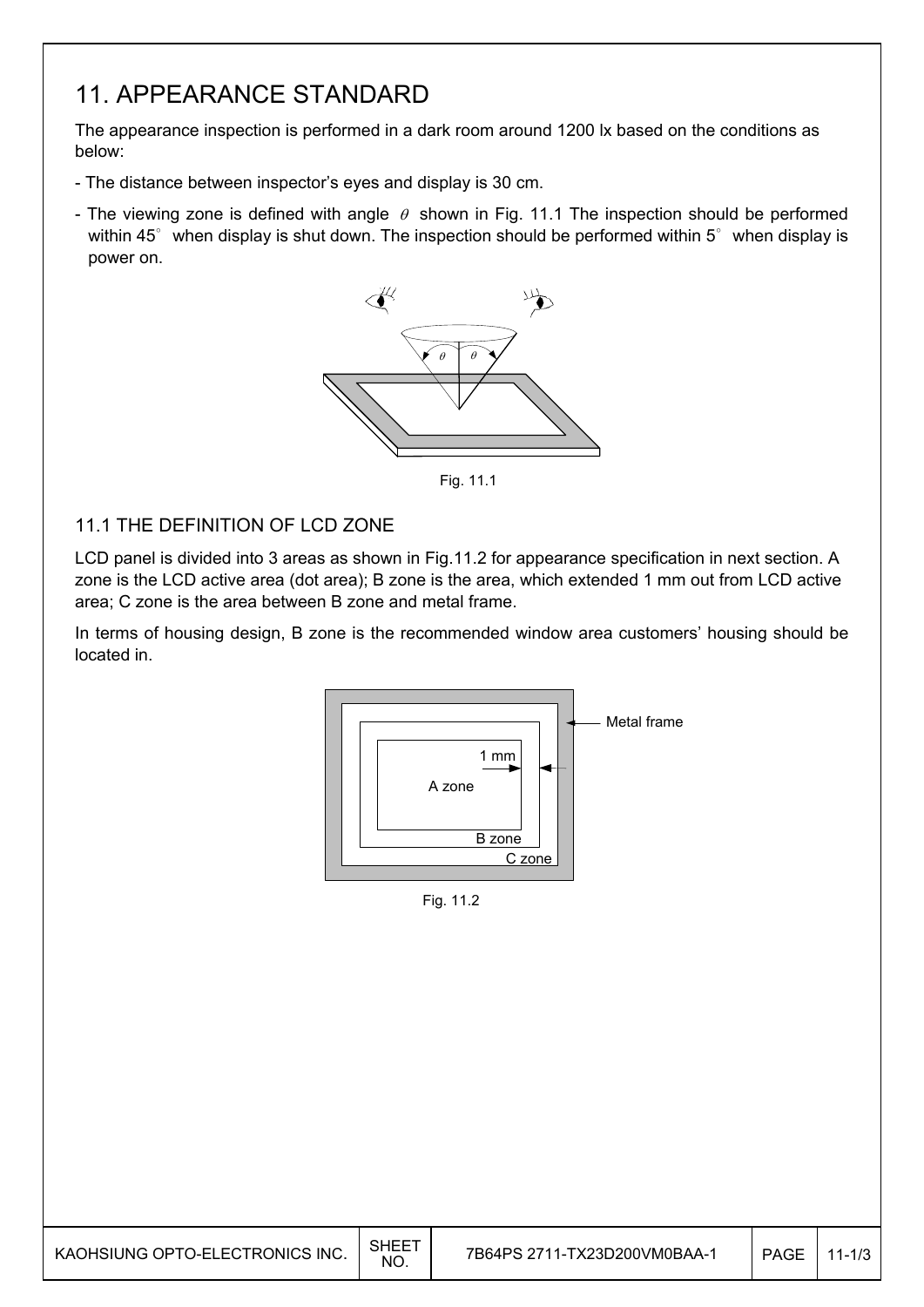## 11.2 LCD APPEARANCE SPECIFICATION

The specification as below is defined as the amount of unexpected phenomenon or material in different zones of LCD panel. The definitions of length, width and average diameter using in the table are shown in Fig. 11.3 and Fig. 11.4.

|                            |                                                                                                                                                                                                |                                                                                               | Max. acceptable<br>number<br>A-ZONE                                                                                                                               | Unit                                                                                                                         | Remarks                                                                        |
|----------------------------|------------------------------------------------------------------------------------------------------------------------------------------------------------------------------------------------|-----------------------------------------------------------------------------------------------|-------------------------------------------------------------------------------------------------------------------------------------------------------------------|------------------------------------------------------------------------------------------------------------------------------|--------------------------------------------------------------------------------|
|                            |                                                                                                                                                                                                | $1$ -dot                                                                                      | $\overline{2}$                                                                                                                                                    | pcs                                                                                                                          | Note 1,2,4                                                                     |
|                            | Sparkle                                                                                                                                                                                        | 2-dots                                                                                        | 1                                                                                                                                                                 |                                                                                                                              |                                                                                |
|                            | mode                                                                                                                                                                                           | 3-dots                                                                                        | $\mathbf 0$                                                                                                                                                       |                                                                                                                              | Note 1,2,5                                                                     |
|                            |                                                                                                                                                                                                | Total                                                                                         | $\overline{2}$                                                                                                                                                    | <b>Units</b>                                                                                                                 | Note 1,2                                                                       |
|                            |                                                                                                                                                                                                | $1$ -dot                                                                                      | 3                                                                                                                                                                 | pcs                                                                                                                          | Note 1,3,4                                                                     |
|                            | <b>Black</b>                                                                                                                                                                                   | 2-dots                                                                                        |                                                                                                                                                                   |                                                                                                                              | Note 1,3,5                                                                     |
|                            | mode                                                                                                                                                                                           | 3-dots                                                                                        | $\mathbf 0$                                                                                                                                                       |                                                                                                                              |                                                                                |
|                            |                                                                                                                                                                                                | Total                                                                                         |                                                                                                                                                                   |                                                                                                                              | Note 1,3                                                                       |
|                            |                                                                                                                                                                                                | Density                                                                                       | 1                                                                                                                                                                 | Units/¢80mm                                                                                                                  | Note 1,2,3,6                                                                   |
|                            |                                                                                                                                                                                                |                                                                                               |                                                                                                                                                                   |                                                                                                                              | Note 1                                                                         |
|                            |                                                                                                                                                                                                |                                                                                               |                                                                                                                                                                   |                                                                                                                              |                                                                                |
|                            |                                                                                                                                                                                                |                                                                                               |                                                                                                                                                                   |                                                                                                                              |                                                                                |
|                            |                                                                                                                                                                                                | $L:$ Ignore                                                                                   | Ignore                                                                                                                                                            |                                                                                                                              |                                                                                |
|                            |                                                                                                                                                                                                |                                                                                               |                                                                                                                                                                   |                                                                                                                              |                                                                                |
| $W:$ width (mm)            |                                                                                                                                                                                                |                                                                                               | $\overline{0}$                                                                                                                                                    |                                                                                                                              | Note 7                                                                         |
| $L:$ length (mm)           |                                                                                                                                                                                                |                                                                                               | 10                                                                                                                                                                |                                                                                                                              |                                                                                |
|                            |                                                                                                                                                                                                | L > 1.0                                                                                       | $\overline{0}$                                                                                                                                                    |                                                                                                                              |                                                                                |
|                            | W > 0.06                                                                                                                                                                                       |                                                                                               | (See dot shape)                                                                                                                                                   |                                                                                                                              |                                                                                |
| Stain inclusion            |                                                                                                                                                                                                |                                                                                               | Ignore                                                                                                                                                            |                                                                                                                              |                                                                                |
| Dot shape                  |                                                                                                                                                                                                |                                                                                               | 5                                                                                                                                                                 | pcs                                                                                                                          | Note 7                                                                         |
| _D : ave. dia (mm)         |                                                                                                                                                                                                |                                                                                               | $\overline{0}$                                                                                                                                                    |                                                                                                                              |                                                                                |
| polarizer<br>Scratch<br>on | $W \le 0.01$                                                                                                                                                                                   | $L:$ Ignore                                                                                   | Ignore                                                                                                                                                            |                                                                                                                              |                                                                                |
|                            |                                                                                                                                                                                                | $L \leq 40$                                                                                   |                                                                                                                                                                   |                                                                                                                              |                                                                                |
|                            |                                                                                                                                                                                                | L > 40                                                                                        | $\mathbf 0$                                                                                                                                                       |                                                                                                                              | Note 8                                                                         |
|                            |                                                                                                                                                                                                |                                                                                               |                                                                                                                                                                   |                                                                                                                              |                                                                                |
|                            |                                                                                                                                                                                                |                                                                                               |                                                                                                                                                                   |                                                                                                                              |                                                                                |
|                            |                                                                                                                                                                                                |                                                                                               |                                                                                                                                                                   |                                                                                                                              |                                                                                |
|                            |                                                                                                                                                                                                |                                                                                               |                                                                                                                                                                   |                                                                                                                              | Note 8                                                                         |
|                            |                                                                                                                                                                                                |                                                                                               |                                                                                                                                                                   |                                                                                                                              |                                                                                |
|                            | Dot defect<br>Line defect<br>Uneven brightness<br>Stain inclusion<br>Line shape<br>Line shape<br>W: width (mm)<br>$L:$ length (mm)<br>Scratch on polarizer<br>Dot shape<br>- D : ave. dia (mm) | Item<br>Total<br>$W \le 0.02$<br>$W \le 0.03$<br>$W \le 0.06$<br>$W \le 0.02$<br>$W \le 0.04$ | Total<br>$L \leq 2.0$<br>L > 2.0<br>$L \leq 1.0$<br>$D \leq 0.22$<br>$D \leq 0.33$<br>D > 0.33<br>$L \leq 20$<br>L > 20<br>$D \leq 0.2$<br>$D \le 0.4$<br>D > 0.4 | $\overline{2}$<br>3<br>3<br>Serious one is<br>not allowed<br>10<br>10<br>10<br>$\overline{0}$<br>Ignore<br>10<br>$\mathbf 0$ | Units<br>Units<br>Units<br><b>Units</b><br>$\overline{a}$<br>pcs<br>pcs<br>pcs |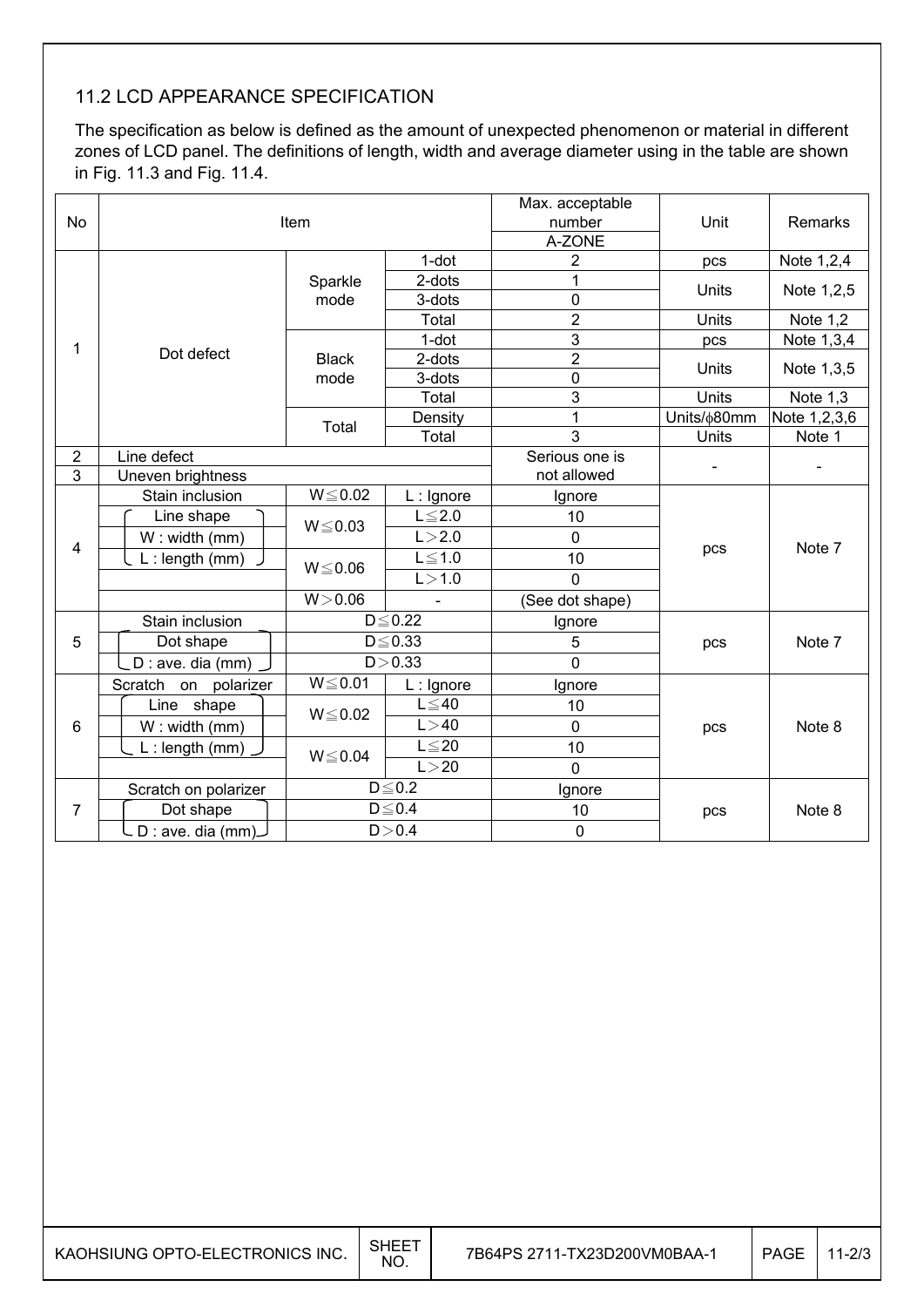#### Non-operating inspection No ITEM ITEM Max. acceptable number Unit Remarks 8 Bubbles, peeling In polarizer  $[$  D:ave.dia(mm)  $]$  $D \leq 0.3$  | Ignore pcs Note 8  $D \le 0.5$  10  $D \leq 1.0$  5  $D > 1.0$  0 9 Wrinkles on polarizer Serious one is  $\left| \begin{array}{ccc} \n\text{not allowed} & \n\end{array} \right|$ Length a







### Fig 11.3

Fig 11.4

Note 1: Dot defect : defect area > 1/2 dot

Note 2: Sparkle mode : brightness of dot is more than 30% at black raster.

Note 3: Black mode : brightness of dot is less than 70% at white raster.

Note 4: 1 dot : defect dot is isolated, not attached to other defect dot.

Note 5: N dots : N defect dots are consecutive. (N means the number of defects dots)

Note 6: Density : number of defect dots inside 20mm  $\phi$ .

Note 7: Those stains which can be wiped out easily are acceptable.

Note 8: Polarizer area inside of B-zone is not applied.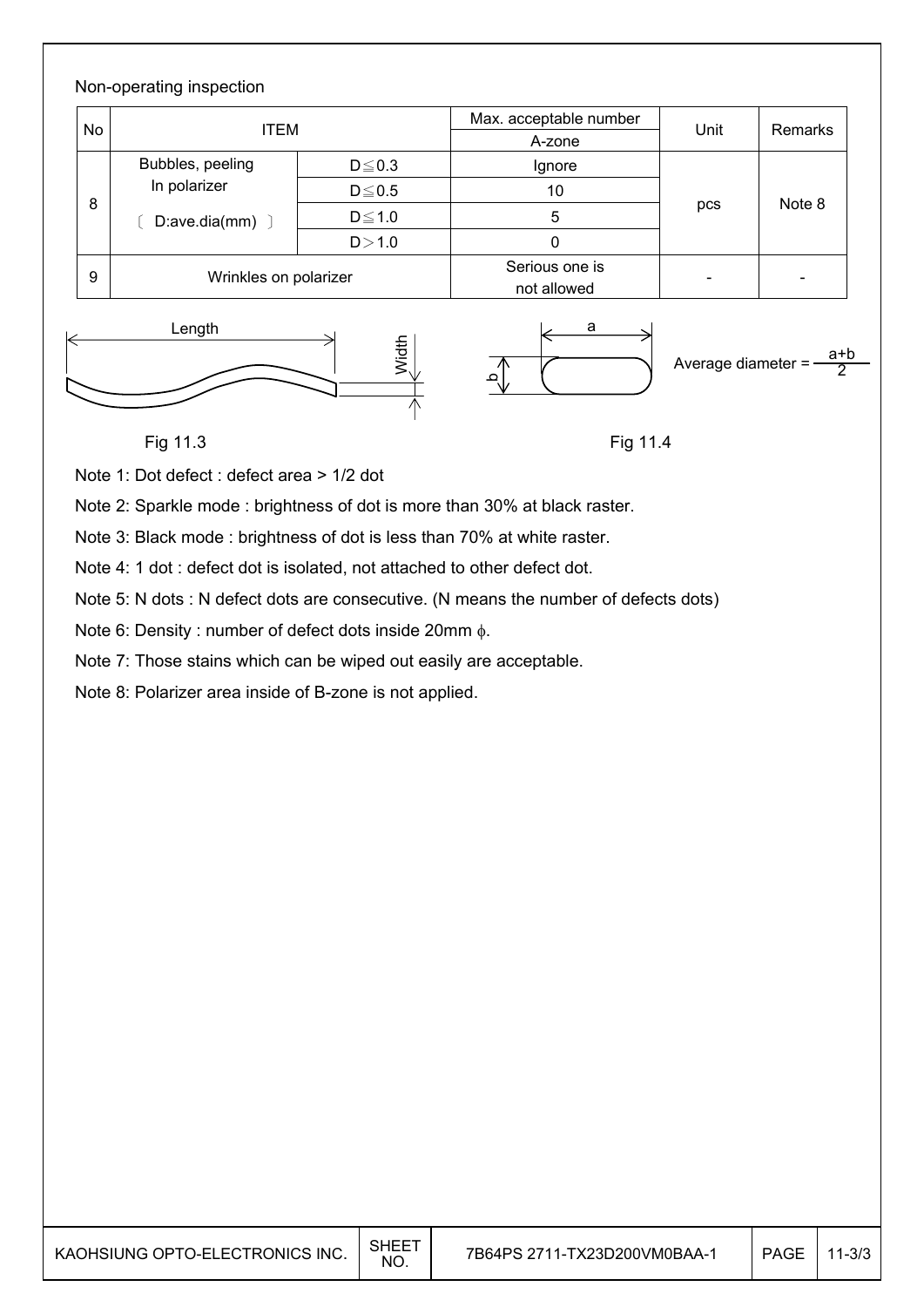## 12. PRECAUTIONS

#### 12.1 PRECAUTIONS of ESD

- 1) Before handling the display, please ensure your body has been connected to ground to avoid any damages by ESD. Also, do not touch display's interface directly when assembling.
- 2) Please remove the protection film very slowly before turning on the display to avoid generating ESD.

#### 12.2 PRECAUTIONS of HANDLING

- 1) In order to keep the appearance of display in good condition, please do not rub any surfaces of the displays by sharp tools harder than 3H, especially touch panel, metal frame and polarizer.
- 2) Please do not pile the displays in order to avoid any scars leaving on the display. In order to avoid any injuries, please pay more attention for the edges of glasses and metal frame, and wear finger cots to protect yourself and the display before working on it.
- 3) Touching the display area or the terminal pins with bare hand is prohibited. This is because it will stain the display area and cause poor insulation between terminal pins, and might affect display's electrical characteristics furthermore.
- 4) Do not use any harmful chemicals such as acetone, toluene, and isopropyl alcohol to clean display's surfaces.
- 5) Please use soft cloth or absorbent cotton with ethanol to clean the display by gently wiping. Moreover, when wiping the display, please wipe it by horizontal or vertical direction instead of circling to prevent leaving scars on the display's surface, especially polarizer.
- 6) Please wipe any unknown liquids immediately such as saliva, water or dew on the display to avoid color fading or any permanently damages.
- 7) Maximum pressure to the surface of the display must be less than  $1.96 \times 10^4$  Pa. If the area of adding pressure is less than  $1 \text{ cm}^2$ , the maximum pressure must be less than 1.96N.

#### 12.3 PRECAUTIONS OF OPERATING

- 1) Please input signals and voltages to the displays according to the values defined in the section of electrical characteristics to obtain the best performance. Any voltages over than absolute maximum rating will cause permanent damages to this display. Also, any timing of the signals out of this specification would cause unexpected performance.
- 2) When the display is operating at significant low temperature, the response time will be slower than it at 25  $\mathrm{C}^{\circ}$ . In high temperature, the color will be slightly dark and blue compared to original pattern. However, these are temperature-related phenomenon of LCD and it will not cause permanent damages to the display when used within the operating temperature.
- 3) The use of screen saver or sleep mode is recommended when static images are likely for long periods of time. This is to avoid the possibility of image sticking.
- 4) Spike noise can cause malfunction of the circuit. The recommended limitation of spike noise is no bigger than  $\pm$  100 mV.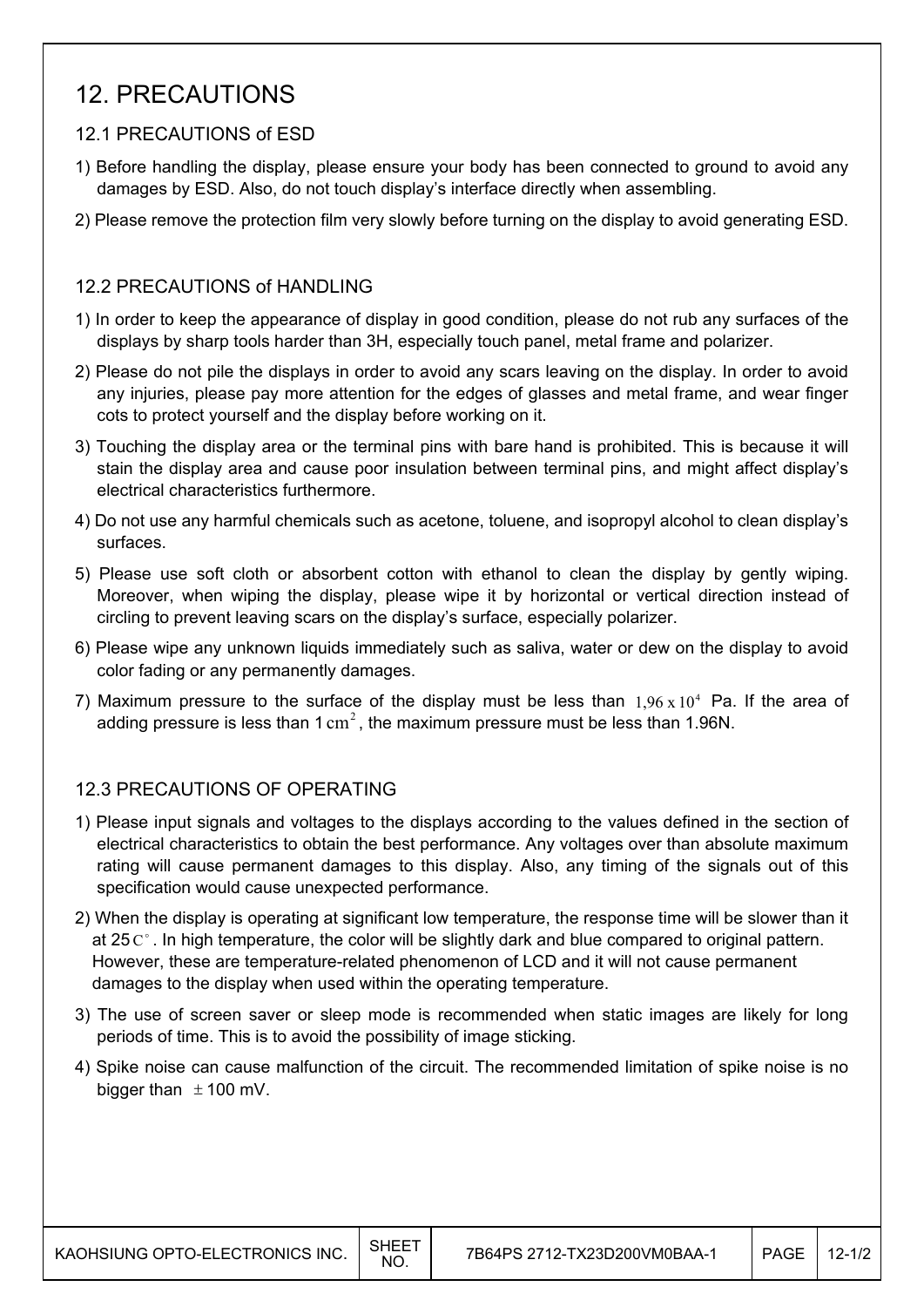#### 12.4 PRECAUTIONS of STORAGE

If the displays are going to be stored for years, please be aware the following notices.

- 1) Please store the displays in a dark room to avoid any damages from sunlight and other sources of UV light.
- 2) The recommended long term storage temperature is between 10  $C^{\circ}$  ~35  $C^{\circ}$  and 55%~75% humidity to avoid causing bubbles between polarizer and LCD glasses, and polarizer peeling from LCD glasses.
- 3) It would be better to keep the displays in the container, which is shipped from KOE, and do not unpack it.
- 4) Please do not stick any labels on the display surface for a long time, especially on the polarizer.

| KAOHSIUNG OPTO-ELECTRONICS INC. | <b>SHEET</b><br>NO. | 7B64PS 2712-TX23D200VM0BAA-1 | <b>PAGE</b> | 12-2/2 |
|---------------------------------|---------------------|------------------------------|-------------|--------|